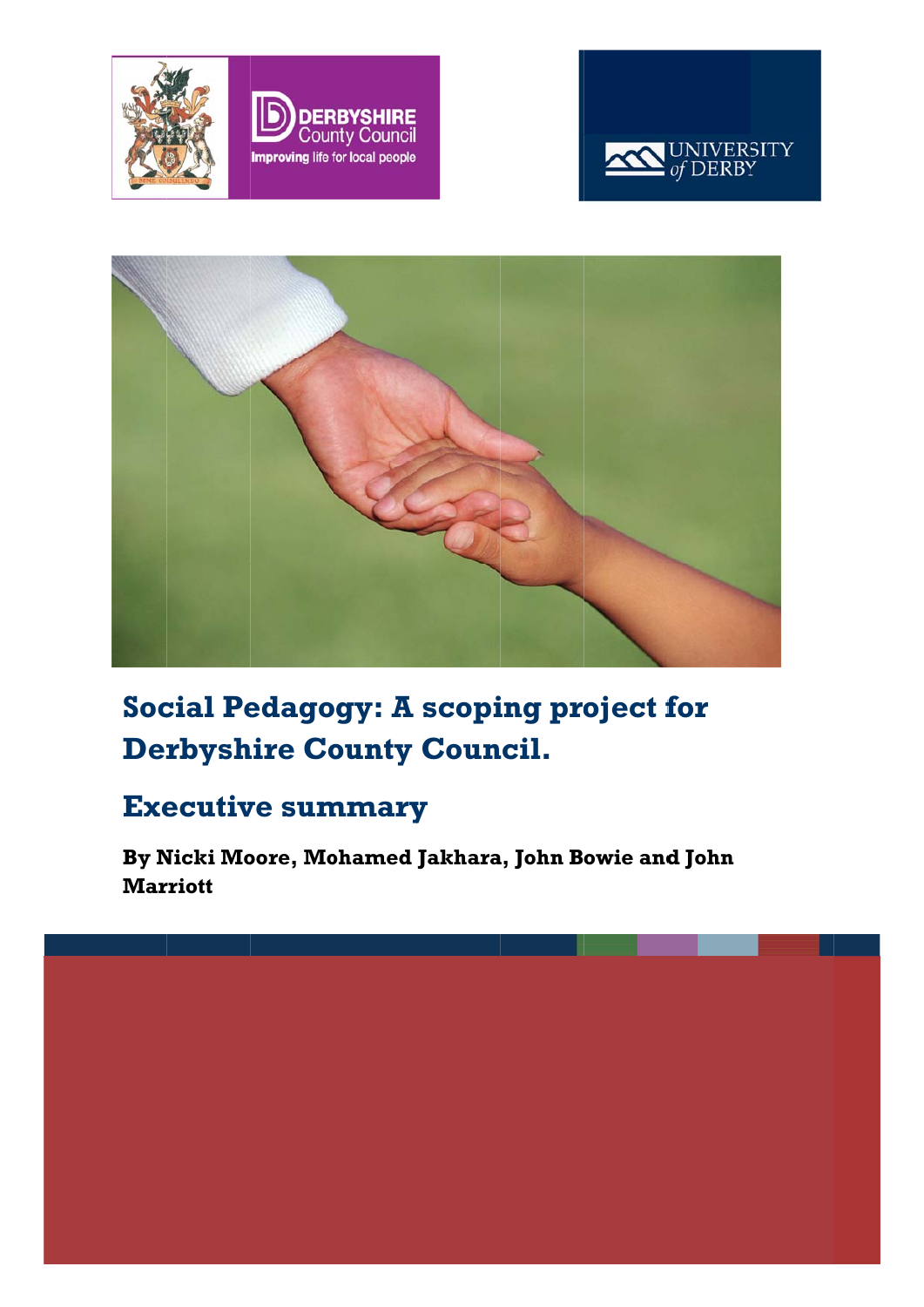## **Publication information**

This publication has been produced for Derbyshire County Council by researchers at the University of Derby, Faculty of Education, Health and Sciences. For information about this publication please contact

Mohamed Jakhara School of Education and Social Science University of Derby Kedleston Road Derby DE22 1GB Tel: 01332 591267 m.jakhara@derby.ac.uk

## **Related research papers**

This research is one of a series of publications by the International Centre for Guidance Studies (iCeGS) at the University of Derby. Recent relevant publications include.

Hutchinson, J., Korzeniewski, R. and Moore, N. (2011). Career Learning Journeys of Derby and Derbyshire NEETs. Derby: International Centre for Guidance Studies, University of Derby.

Hutchinson, J., Moore, N. (2012). Career Ambitions of Teenage Mothers: Customer Insight Research. Derby: International Centre for Guidance Studies (iCeGS), University of Derby.

Moore, N. and Hutchinson, J. (2012). Enthusiasm Trust and Community Space Challenge: Impact Evaluation. Derby: International Centre for Guidance Studies, University of Derby.

Morgan, S.T. (2012). Youth Mentoring Across Professional Settings: A Pedagogic Approach to Social Inclusion. Ed.D. Thesis. University of Derby.

## **Acknowledgements**

The research team would like to thank the DCC practitioners, managers and foster carers across Derbyshire who provided contributions to focus groups and online survey responses. We would also like to thank the members of the social pedagogy steering group and in particular, Nicola Chavaudra who provided such an excellent steer to the project.

iCeGS, University of Derby June 2013

ISBN 978-0-901437-69-3

 $\overline{a}$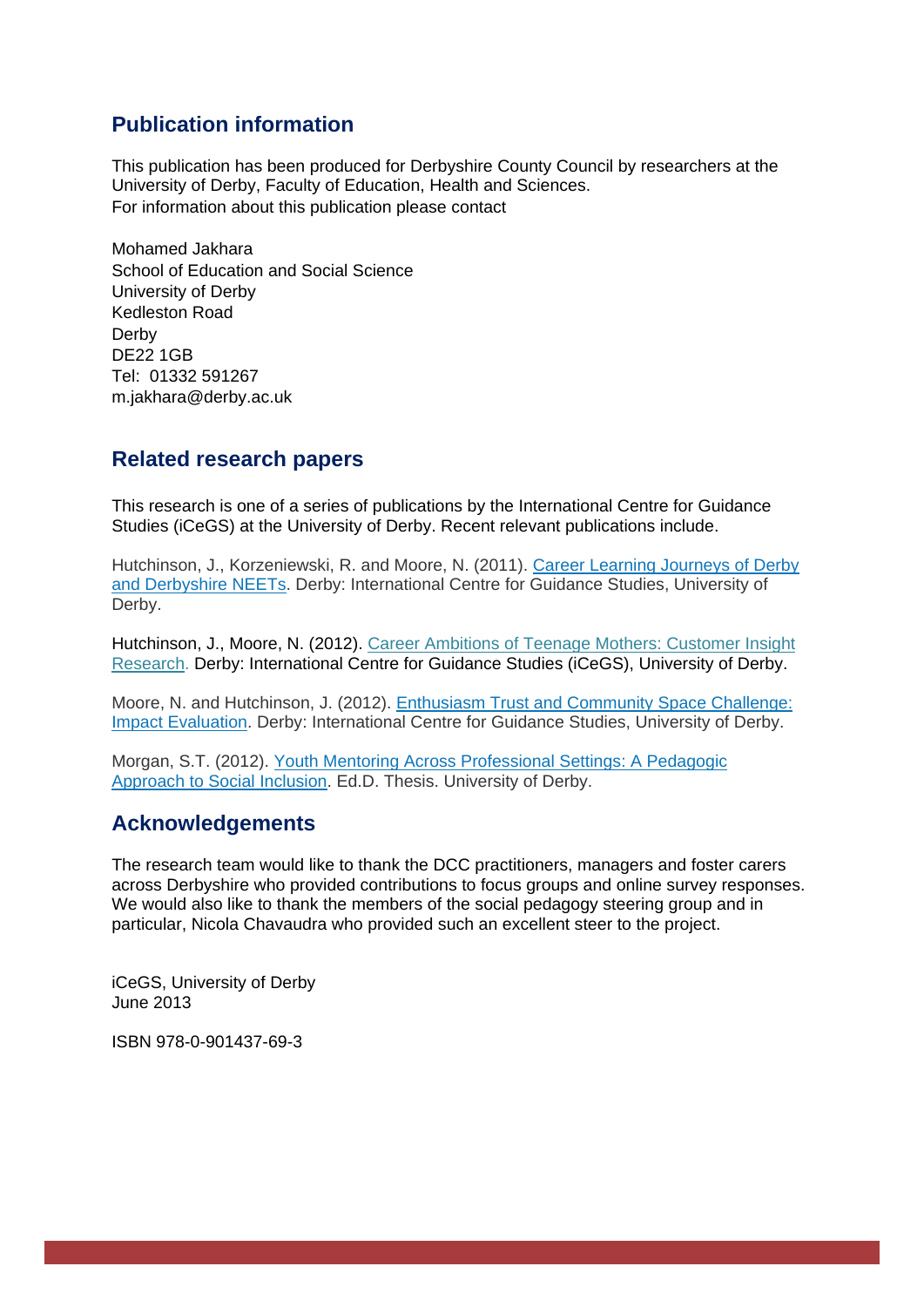## **Contents**

| $\mathbf{1}$ |     |                                                                                 |  |  |
|--------------|-----|---------------------------------------------------------------------------------|--|--|
|              | 1.1 |                                                                                 |  |  |
|              | 1.2 |                                                                                 |  |  |
|              | 1.3 |                                                                                 |  |  |
|              | 1.4 |                                                                                 |  |  |
| 2            |     |                                                                                 |  |  |
|              | 2.1 |                                                                                 |  |  |
|              | 2.2 |                                                                                 |  |  |
| 3            |     |                                                                                 |  |  |
|              | 3.1 |                                                                                 |  |  |
|              | 3.2 | The potential impact of developing social pedagogical approaches in Derbyshire9 |  |  |
| 4            |     |                                                                                 |  |  |
|              | 4.1 |                                                                                 |  |  |
|              | 4.2 |                                                                                 |  |  |
|              | 4.3 |                                                                                 |  |  |
|              | 4.4 |                                                                                 |  |  |
|              | 4.5 |                                                                                 |  |  |
|              | 4.6 |                                                                                 |  |  |
|              | 4.7 |                                                                                 |  |  |
|              | 4.8 |                                                                                 |  |  |
| 5            |     |                                                                                 |  |  |
|              | 5.1 |                                                                                 |  |  |
|              | 5.2 |                                                                                 |  |  |
| 6            |     |                                                                                 |  |  |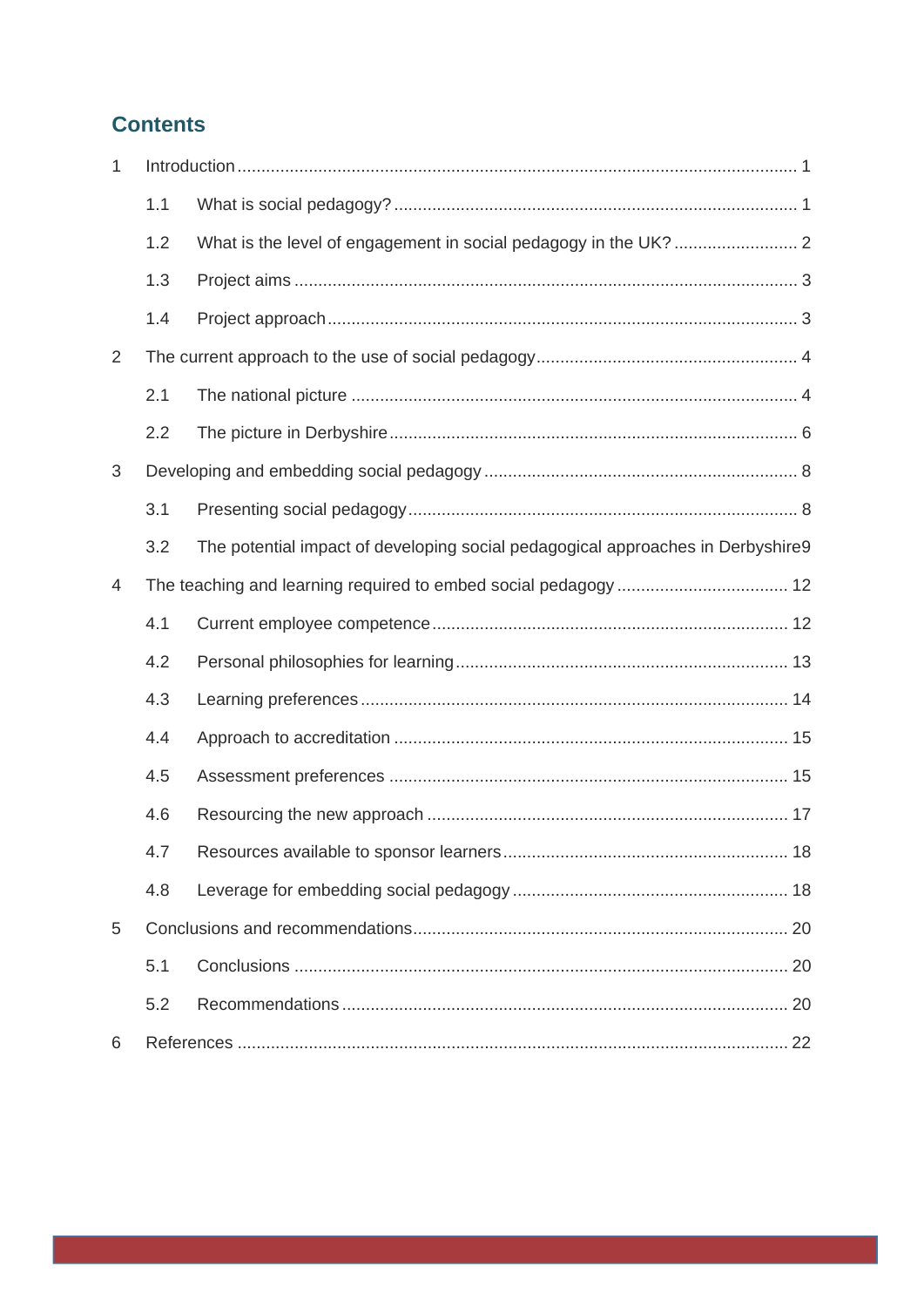## **1.1 Introduction**

Derbyshire County Council (DCC) is committed to promoting positive outcomes for children and young people who are 'Looked After'. The Authority has found that promoting a social pedagogical approach appears to have a positive impact for stakeholders. In autumn 2012 representatives from DCC's Children and Younger Adults department met with a team of University of Derby staff from the faculty of Education Health and Sciences (EHS) to discuss the potential to further promote and embed social pedagogy into the daily worng practice of DCC staff and carers. It was agreed that an initial research project to ascertain the potential for training in social pedagogy for DCC employees was a necessary component for achieving this aim.

The project involved a range of research approaches including a desk based review of literature, a number of face to face, telephone and group interviews, and an online survey. In total 209 Individuals participated in the research including managers, practitioners and foster carers.

This report presents a summary of the findings of the research including a number of options and recommendations for developing an approach to teaching and training the County's children and young people's workforce in this aspect of their professional practice.

## **1.2 What is social pedagogy?**

According to Cameron *et al.* (2011) and Coussée *et al.* (2010) social pedagogy is not a new idea however it has recently gained interest with researchers and practitioners' in social care and early childhood education in the UK. It has its origins in the nineteenth century and is based on ideas developed from continental Europe.

Lyons & Hueglar (2011) note that the development of social pedagogy across Europe has followed different traditions making it a difficult concept to define for a UK audience, so they define it broadly as an element of education that includes informal learning processes that contribute to human development. Petrie *et al.* (2006) describe it as 'education in its broadest sense' and '"bringing up" children in a way that addresses the whole child. Kyriacou *et al.* (2009) describe social pedagogy as referring 'to actions on the part of adults which promote the personal development, social education and general well-being of the child alongside or in place of parents in a range of educational and social care settings (e.g. preschool play groups, residential care homes, youth clubs)'.

Others have attempted to define it according to the areas of practice that it represents; from a more continental perspective Eichsteller & Holtoff (2011) argue it contains four areas of practice:

- A multi-dimensional and holistic understanding of well-being;
- Learning from a standpoint of the 'competent' or 'rich' child, where education does not impose but facilitates children's capacity to think for themselves;
- Authentic and trusting relationships between professionals and young people that acknowledge and work with both the authoritative and affectionate, as well as retaining a sense of the private; and
- Empowerment or promoting active engagement in one's own life and within society, and as such is fundamentally concerned with children's rights and developing the skills for living in a democracy.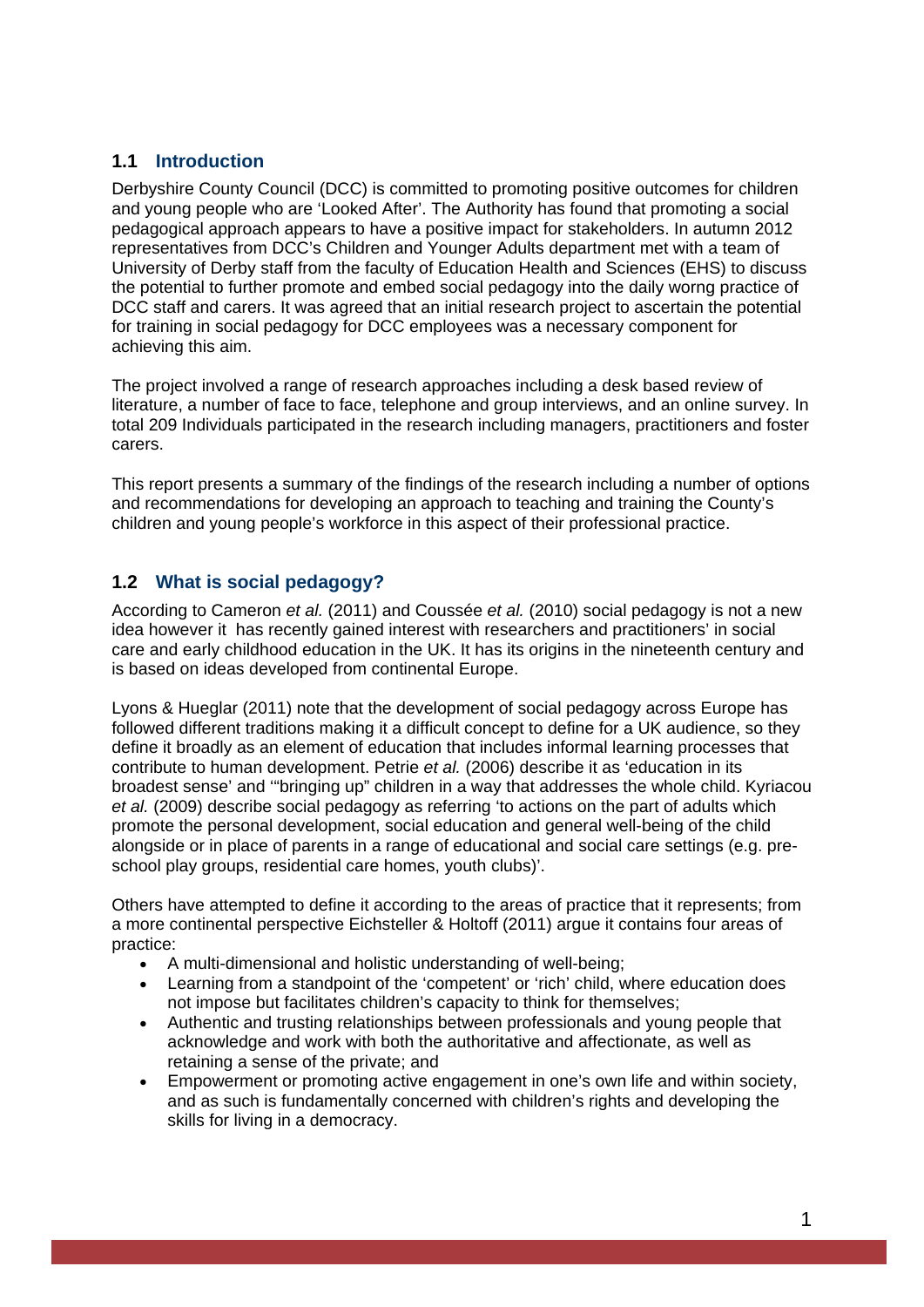Berridge *et al.* (2011) note that researchers from a European tradition indicate that social pedagogy is not an approach or profession or a set of techniques that can be easily learnt but a perspective that pervades all areas of practice involving the welfare of children.

Boddy & Statham (2009) concluded that social pedagogy contains four elements:

- an academic discipline, studied to higher degree level and beyond within universities;
- a professional qualification, usually to Bachelors-degree level, and based on at least three years of full-time study (incorporating practice placements);
- a field for professional practice in the children's workforce, both in mainstream services and in child and family welfare; and
- a conceptual basis for policy for children and families.

## **1.3 What is the level of engagement in social pedagogy in the UK?**

Jackson (2006) traces UK national interest in social pedagogy to a succession of crises in social care over the preceding decade which encouraged policy makers to look to improve the training of staff. Crimmens (1998) also noted the various child care scandals and the lack of training for people working in social care, for example he pointed to the work of Utting (1991) which found at the time that 20% care home managers had no relevant qualification and 70% of staff had no formal qualification. Jackson (2006) points to the Warner report (1992) which called for a close examination of the practice from Europe relating to training social pedagogues and social educators.

At the beginning of the twenty first century the Thomas Coram Research Unit at the Institute of Education, London began to develop an understanding of social pedagogy by conducting a number of studies to explore how the concept of social pedagogy in different European countries could be translated to a UK context. In addition, the Social Education Trust (2001) recognised that social pedagogy could make social care more responsive to the needs of the individual child by being more holistic in viewing all aspects of their development. They also identified benefits for the profession of social care creating a more professional identity for practitioners and greater pride, self-worth and confidence, which could also impact positively on other professions working with young people.

The White paper Care Matters (DfES, 2007) included a commitment by the then Labour government to trial a pilot programme for social pedagogy training in English residential care homes. The resulting scoping study Cameron *et al.* (2007) found that it was supported by young people who were interviewed in focus groups and that there was already existing practice within the UK. They recommended that in order to continue the momentum for development that funding would be required to develop:

- A qualifications framework based on Foundation Degrees in working with children, with a top-up third year, leading to a bachelor's degree in social pedagogy. Higher level qualifications could then build on this.
- Programmes of training designed to familiarise participants with the concepts of social pedagogy. These would be for social care staff who work directly with children and young people and for others such as educators in further and higher education, and local authority children's service staff.

Berridge *et al.* (2011) reflected the growing interest in using social pedagogy in the UK, by the number of settings that it has been developed in recently such as foster care (Petrie, 2007), youth work (Paget *et al*., 2007), children with special needs (Jackson, 2006) and in the children's workforce in general, including training (Petrie, 2001; Cameron and Petrie, 2007). Cameron *et al.* (2010) alluded to the development of a Social Pedagogy Development Network in the UK as evidence of the growing interest and sharing of practice in the UK.

Research indicates that the concept of social pedagogy is not an easy one to define for the UK context, however in its broadest sense, it can be seen as a way of conceptualising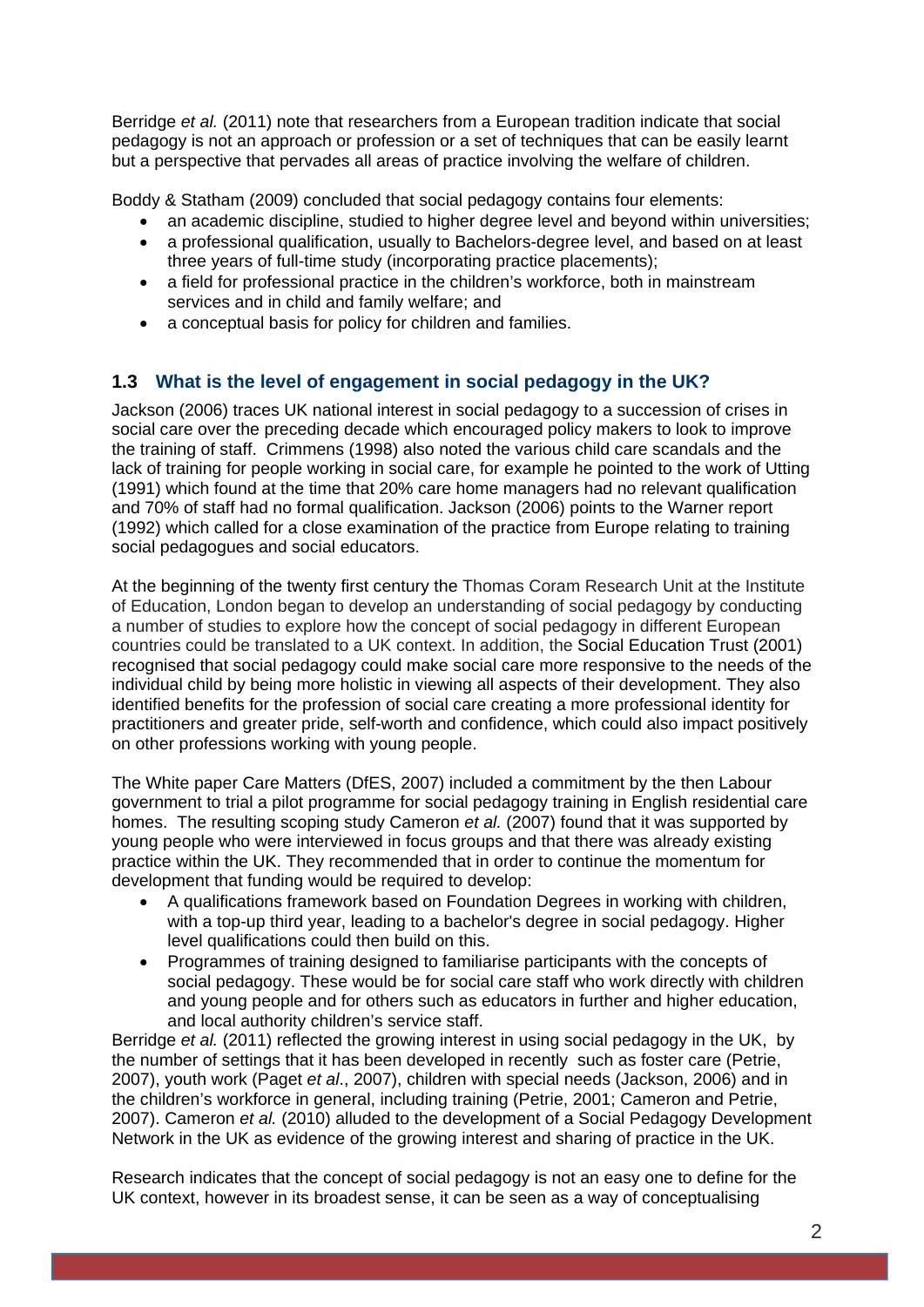informal learning which addresses the needs of the whole child in terms of their personal development. Evidence suggests that this is not a new concept but one which has been particularly practiced in mainland Europe for a considerable time. It has only more recently gained interest in the UK particularly in residential care home settings and eventually more widely with all professionals and para-professionals working with children and young people in a range of settings.

Recent governments have expressed an interest in developing social pedagogy as a response to an identified need for training amongst those working with children and young people. Two broad areas of teaching and training have been identified for development:

- A qualification framework leading to Foundation degree level
- Ongoing continuing professional development

The following sections of this report present the findings of the research and address options for the delivery of both approaches.

## **1.4 Project aims**

The project aims were to;

- develop an understanding of the current and existing competences (with regards to social pedagogy) of staff working with looked after children in the county of Derbyshire;
- to understand their training needs in the context of social pedagogy; and
- to make recommendations for development work to implement a new and sustained training and CPD approach across the county.

### **1.5 Project approach**

The project approach was negotiated with the DCC managers and the project advisory board comprising individuals representing a range of interests including functional and operational staff from DCC, project managers and external consultants. The methodological approach adopted included;

- **an inception phase;**
- **a desk based review;**
- **fieldwork** including research activities with practitioners, managers and foster carers 46 individuals through focus groups, face to face and telephone interviews;
- **an online survey** which resulted in 69 responses from practitioners, 31 responses from managers and 63 responses from foster carers (163 in total).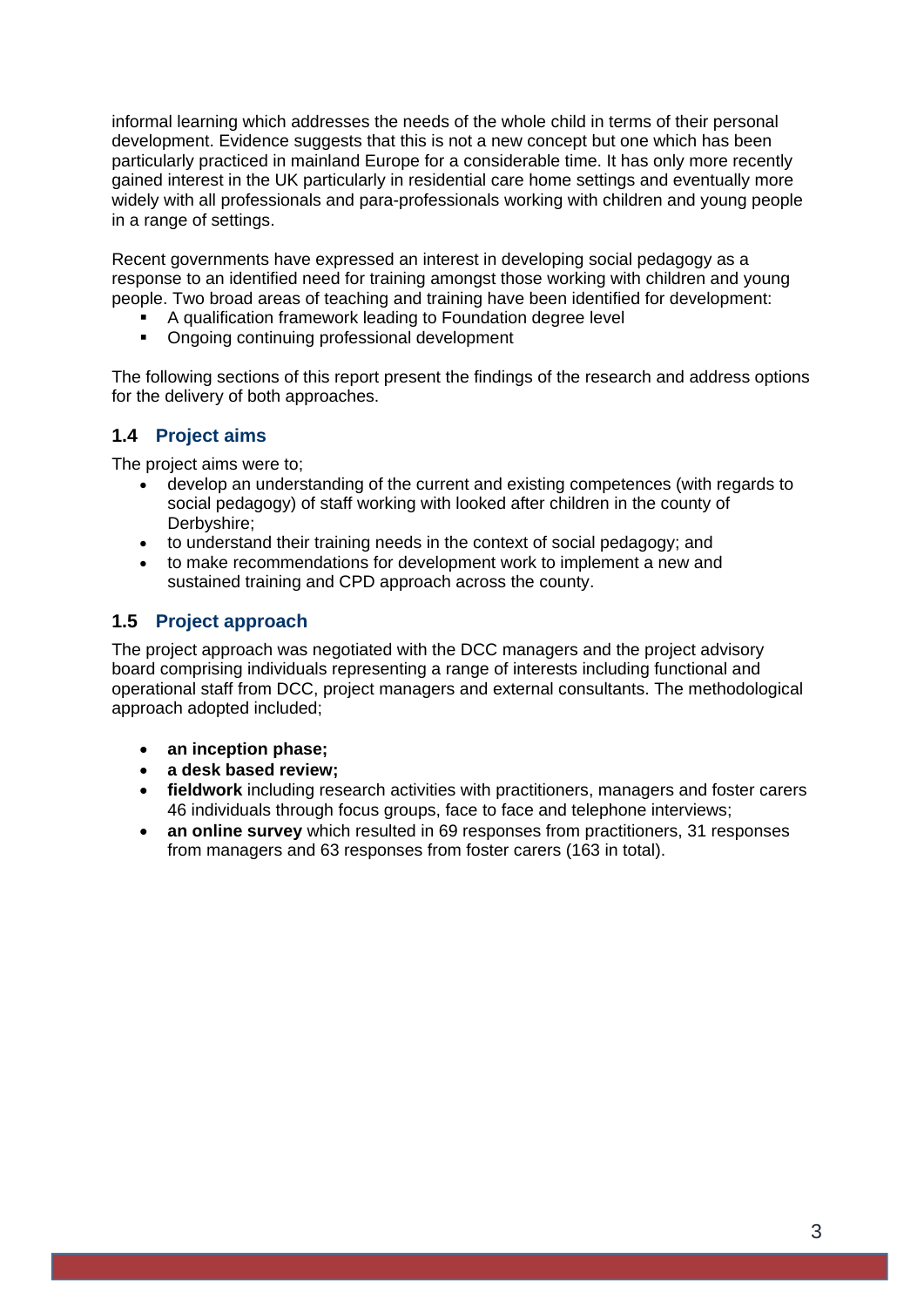## **1 The current approach to the use of social pedagogy**

This section explores the extent to which practitioners and managers have engaged in the use of social pedagogy in the UK and elsewhere including both in Europe and beyond.

## **1.1 The national picture**

With growing interest in the opportunities for social care there has been a small but gradual increase in research relating to social pedagogy in the UK. In the second report of the DCSF social pedagogy pilot which was undertaken in 18 care homes in the UK, Cameron *et al.* (2010) outlined the cultural and social challenges faced by recruiting social pedagogy practitioners from abroad to work in UK care homes. They found a great deal of interest from children's homes in the UK to participate in the pilot and a total of 39 pedagogues from Germany participated. The initial findings from a study of the impact of their work was that they had been broadly welcomed into the care homes and staff were enthusiastic about their ideas, however the German pedagogues did raise concerns relating to the potential impact of their work due to the being so many other people in the UK having responsibility for the children in their care. This was perceived as having the potential to dilute their impact as it was not part of a coherent approach by all practitioners.

Cameron *et al.* (2011) in the final report of the implementation of social pedagogy pilot in care homes in the UK identified some of the features that made working with social pedagogy more successful:

- Experience, confidence and skills of social pedagogues, ideally working with social pedagogic colleagues (i.e. not being the sole social pedagogue in a workplace);
- Knowledge of social pedagogy among management at all levels and willingness to learn and be challenged;
- Wider support from employer organisation and willingness to invest own resources into training, networking, thinking and reflection;
- Not being wedded to own philosophy to the point of exclusion of other ways of thinking;
- Taking a critical view of regulations and procedures, asking how they address the best interests of young people; and
- Stability of managerial and the staff team, with commitment to debate and reflect and to work with uncertainty as a positive.

They also articulated the key features of social pedagogy for social care practice based on nine interrelated but distinctive ideas that they identified in the research which included:

- The whole child: Social pedagogues work with the whole child, aware that children think, feel, have a physical, spiritual, social and creative existence, and that all of these characteristics are in interaction in the person. This approach is in contrast to the more procedural methods used in working with children, sometimes found among some English care workers (Petrie, *et al.* 2006). And while pedagogues seek to work with the whole child they also bring themselves as a whole person, to their practice. It is quite common for them to refer to bringing 'head, hands and heart' to the work.
- The heart: Social pedagogues should bring their hearts to their work as ethical and emotional beings. They are aware of their own emotional reactions to the work and how these can affect their relationships and communications with children and others. They treat others with respect and aim to build security, trust and self-esteem through their relationships with other people. They empathise with others and try to see their point of view knowing that this will often be different from their own – they sometimes speak of this as different people having different 'life worlds'.
- The hands: Pedagogues see their work as practical; relationships are formed in the course of everyday practical, ordinary activities such as preparing food, taking children to school. These are not treated as merely mundane activities, but as the medium for the relationship.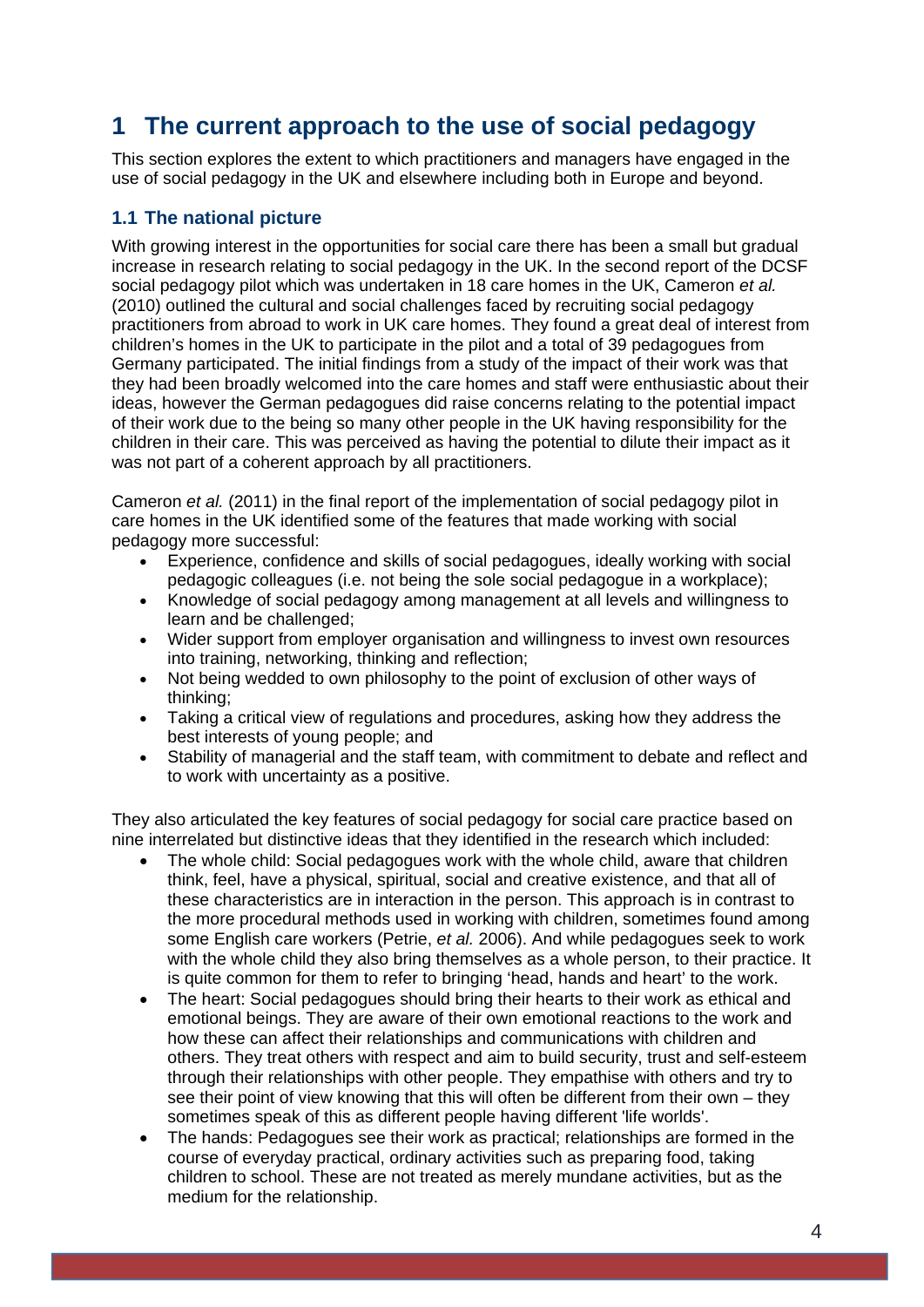- The head: Social pedagogy practice develops through reflection. Practitioners assess their work in the light of theory and self-knowledge and on this basis, make decisions about taking the work forward, according to the best interests of children and young people.
- The 3 Ps: Social pedagogues sometimes speak of the '3 Ps', the Professional, the Personal and the Private. As professionals they are aware of their responsibilities towards others and they bring professional knowledge, skills and attitudes to their work. At the same time, they see themselves as people: fellow human beings with colleagues and children, not afraid to express feelings, or talk about their lives or share humour and fun. But they also judge which matters are private and should remain so, deciding what is for sharing and what would be inappropriate to share.
- Sharing the Living Space: Social pedagogues see themselves as sharing the same 'living space' as the people they work with. They try to get away from feelings of 'us and them' between different professionals and between adults and children ensuring that, whatever the setting, a group values all its members. In the 'living space' all group members are equally persons, with a right to participate and be heard. Pedagogues work 'in dialogue' with children and colleagues, believing that different perspectives make for richness and creativity.
- The common third: An important concept of social pedagogy is that of the common third - a mutual focus and the medium in which relationships are formed. Sometimes these are creative activities, sometimes more everyday tasks and sometimes just playing and having fun together.
- Teamwork: Social pedagogues value teamwork and the contribution of other people in bringing up children. They try to form good working relationships with other professionals and members of the local community, and especially with parents and carers.
- Role models: In all aspects of their profession, social pedagogues are aware of being role models for the adults and children they work with, especially in the respect they show to others, their attentive listening and supportive responses to other group members.

They concluded that 10 of 18 piloted care homes had made changes towards a social pedagogic approach, and had momentum to make further changes. They also found that where social pedagogues attempted to raise awareness and promote social pedagogy outside the care home they found that they both raised the profile of residential care and social pedagogy within the local area.

Eichsteller & Holthoff (2012) looked at pioneering work to develop social pedagogy in children's homes in Essex. They found that training and thinking in social pedagogical terms had broadened practitioners' perspectives so that they began to see their role as supporting health and education. Social pedagogy was also seen to shift practitioners mind sets to a more 'can do' attitude. However, they did not demonstrate any strong empirical evidence of improvements to the young people they were caring for, although this was explained by the fact that it was difficult to measure improvements except from the narratives of individuals receiving the support.

There have also been a number of small scale evaluations of the use of social pedagogy in the UK, however as these studies are mainly about scoping the development of social pedagogy in the UK they have not as yet produced strong empirical evidence that has indicated significant changes in outcomes for young people receiving care. Milligan (2009) in a review of the use of social pedagogy with Sycamore Services staff found that the training was considered relevant and useful and highly regarded by staff. Bengtsson *et al.* (2008) evaluated a programme to introduce social pedagogy in nine residential children's homes found that, by the end of the project two-thirds of participants' had increased their knowledge and many participants felt confident in using aspects of social pedagogy in their everyday practice. However, they also identified barriers to implementing social pedagogy in the UK,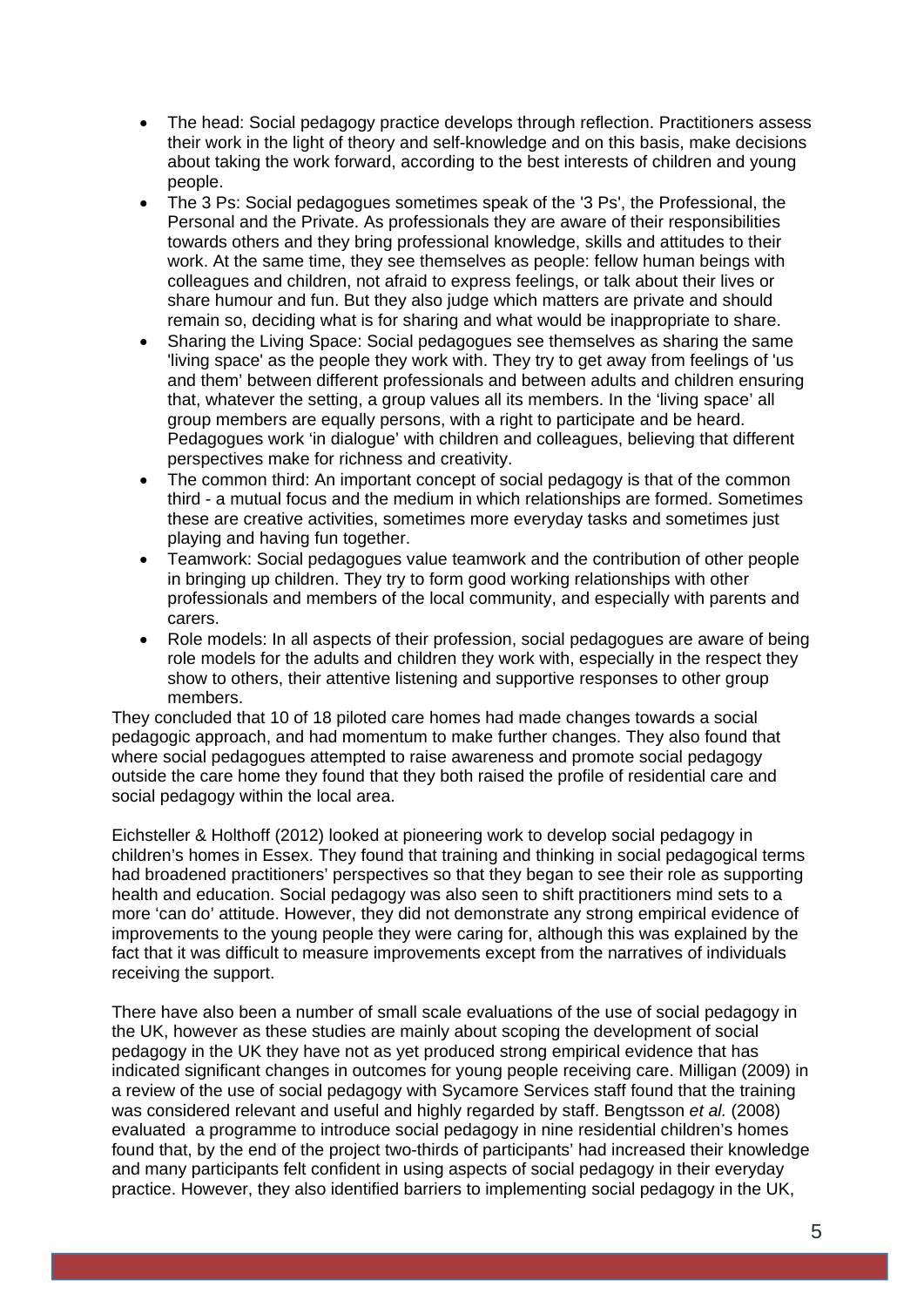relating to how residential care is perceived and restrictions to practice due to risk assessments and regulations. Berridge (2011) also alludes to a small scale study of Danish social pedagogy students who completed a six-month placements in England (Cameron, 2006) the study found that although the introduction of social pedagogy ideas to UK had made the students reflect on their practice it was considered insufficient to impact on their longer term practice and required more time and development to have an impact.

A key theme of present research in social pedagogy has been the number of barriers to establishing status and practice in the UK and particularly England. Firstly as *Bengtsson et al.* (2008) has already alluded to, the regulatory framework in the UK creates barriers. Smith and Whyte (2008) identified language barriers, the lack of a long tradition of theory and practice that has been developed in Europe making it difficult for the UK to replicate. They also identify ideologically barriers because the Anglo American tradition views pedagogy as essentially the science of teaching and therefore located in the classroom whereas care is situated in the family rather than with a more collective 'social' or community. Cameron *et al.* (2006) identified two cultural barriers to the introduction of social pedagogy in England firstly the low value attached to children, child rearing and child welfare in England and secondly the narrow focus of education and training on accrediting performance.

Coussée (2010) identified three problems with social care in the UK, which were the fragmented nature of social care in the UK, the poorly qualified and motivated workforce and the complex relationships with children and young people i.e. young people having a variety of adults involved in the care. Coussée went on to describe how UK Labour Government policy over the last ten years was improving the situation because it was focussed more on the child. However, Coussée argued that in adopting a social pedagogy approach in the UK it would encourage further reforming of care in order to obtain better outcomes, support creating better conditions for professionals and build a holistic, child-centred care approach. However, this can only be achieved if a social pedagogical perspective can be introduced into all aspects of the care of children and not in a fragmented way which mirrors the system that currently exists in the UK. This idea was explained in detail by Padget *et al.* (2007) who argued that in order for social pedagogy to be developed in the UK it needed to be defined for the UK audience and include training and qualification for the whole children's workforce. This requirement would need to be defined for all elements of the system including: practitioners, commissioners, leaders and managers, employers, regulators and inspectors, educators, trainers, researchers and policy makers.

## **1.2 The picture in Derbyshire**

In spring 2010, Derbyshire County Council (DCC) commissioned an external organisation to facilitate the development of a social pedagogic approach in residential child care and contract care services. In commissioning the service, the overall aims were to:

- raise awareness of social pedagogy in the identified service areas amongst a wide group of staff, to include associated professionals e.g. social workers, nurses, education psychologists, CAMHS staff, education welfare staff, designated teachers.
- train a group of approximately 40 staff, the majority in residential child care and a much smaller group in contract care. 6 days of training for 2 staff per children's home and contract care teams, one of whom a manager or deputy manager, and the other a RCW. Also to include the educational psychologists linked to development of reflective practice within the children's homes and contract care. It was envisaged that these staff would become 'change agents' and have the interest, enthusiasm and commitment to promote the development of social pedagogy within their setting.
- offer the opportunity for a smaller group to undertake accredited training.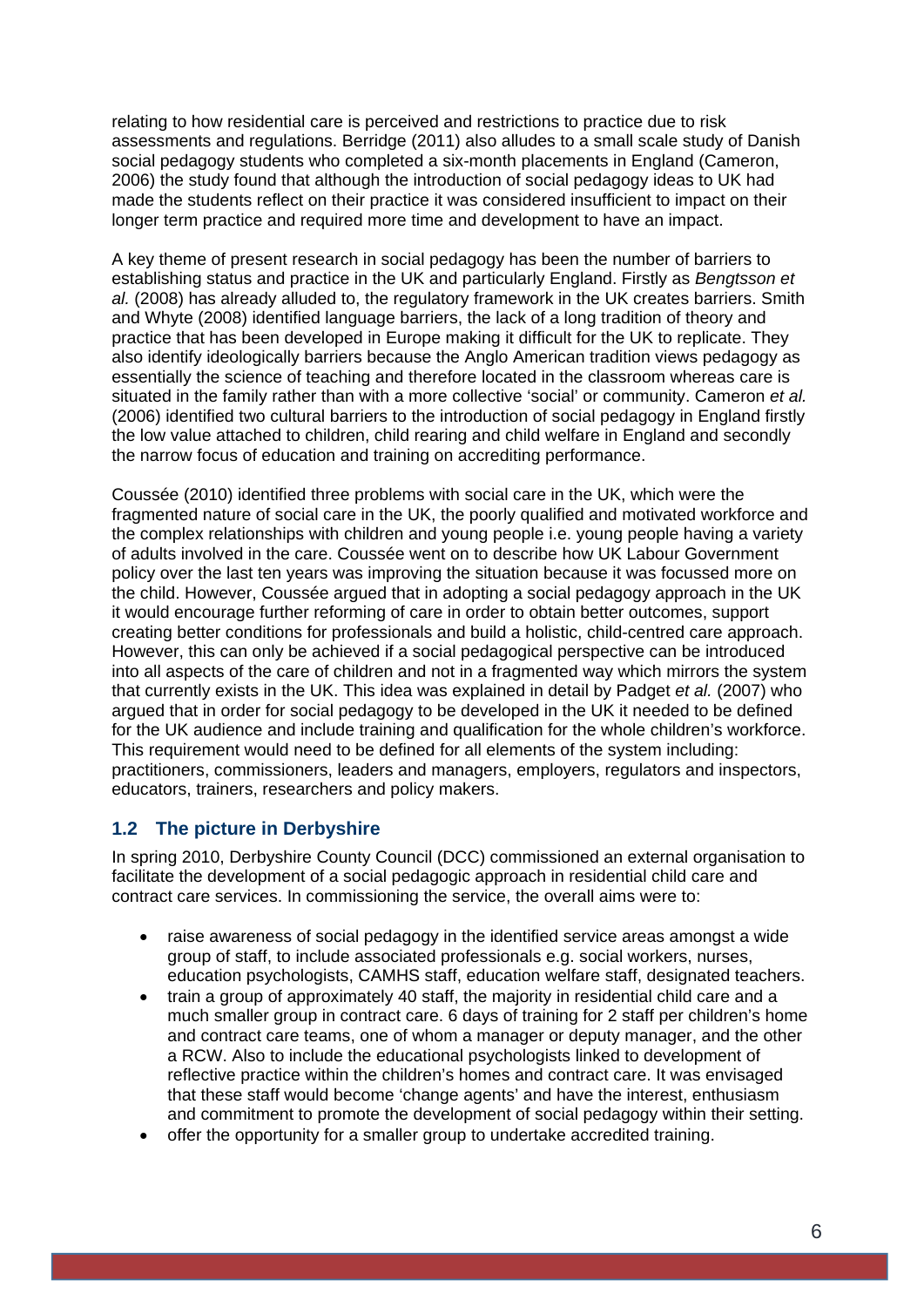To support the commissioning process and in line with change management theory (Kotter 2002 & Burns 2007) a consultation took place during which a number of themes emerged which underpinned the need to develop social pedagogy training. These included:

- enthusiasm for social pedagogy and a thirst for learning;
- a desire for staff teams to be empowered;
- a desire to network and share good practice internally;
- awareness of pockets of resistance to change;
- a desire to bring together in a coherent way, strands of good, but disparate practice;
- a desire for an approach to social pedagogy to be one with a long term strategic application rather than a short term activity;
- a desire for young people to reach their potential;
- myths surrounding regulation and health and safety to be dispelled.

Three training activities emerged as a result of the commissioning process. In total, 280 members of staff were engaged at some level in training

Assessment was by portfolio which comprised of:

- 1. A group presentation to peer trainees
- 2. The completion of a reflective diary
- 3. A reflective summary of the reflective diary
- 4. A case study

In addition to the externally delivered training a programme of training six events have been offered to children's' centres across Derbyshire. This training has been delivered as part of the Unifi, creative Councils initiative and is being delivered as part of the Directorates in house training provision along with a one day introduction to Social Pedagogy which is offered by trained specialist staff.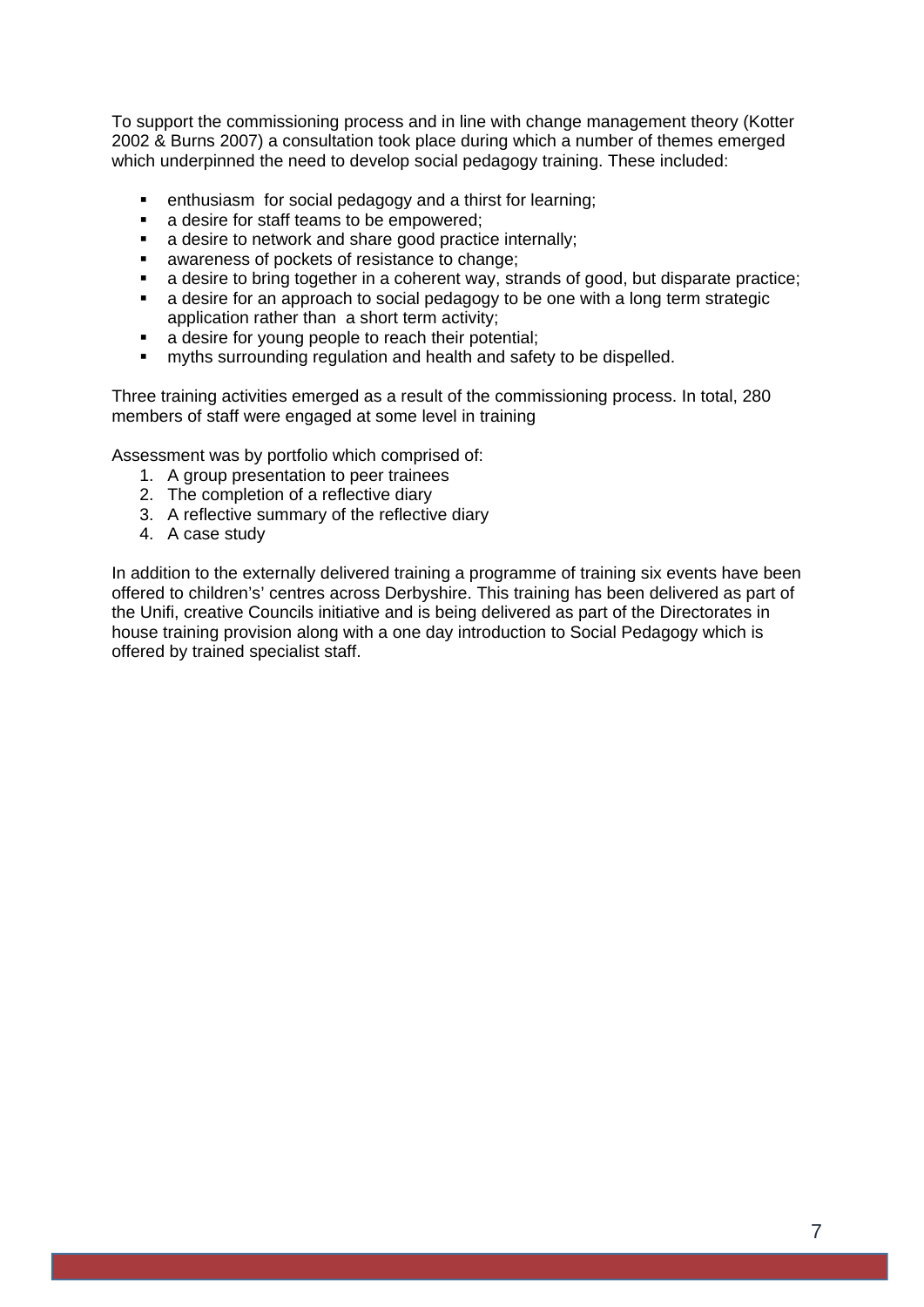## **2 Developing and embedding social pedagogy**

Social pedagogy, whilst being more widely understood in Europe is a relatively new concept to those working with children and young people within the UK. This section presents the research findings concerning how people understand the term social pedagogy. It considers how the concept might be presented to make it engaging and considers the wider impacts of embedding the approach in DCC's work with children and young people.

## **2.1 Presenting social pedagogy**

There was broad agreement about the understanding of the term social pedagogy amongst research participants. The majority of respondents used words like holistic or nurture to describe the concept. Most were agreed that the term referred to a broader or wider approach to care for children and saw this as integral to developing the role of those who worked to support children and young people. The Tag Cloud below presents the twenty most commonly used words to define the term by all survey respondents.

#### **Figure 1: Tag cloud\* representing the most commonly used words to define the term social pedagogy**

approach care community decisions developing education holistic learning life lives nurturing parents person responsibility skills **SOCIA** society support teaching whole

\*Tag clouds represent the frequency of words used in a specific piece of narrative and represents the frequency by assigning a relative size to each word

There was a slight difference in the responses between groups. Managers and practitioners were able to provide a definition of the term, although the definitions did vary however there was less ability to define the term amongst foster carers. Out of the 37 responses to the question which asked for a definition of the term social pedagogy six were unable to provide an interpretation of the term. This finding was backed up by focus group responses where one manager suggested that

*'Foster parents and workers may not understand the name, and it could be a turn-off, contact with foster parents and foster workers should be through local support groups'* 

## **Focus group respondent**

There were a range of views about how to present the concept of social pedagogy, with the majority agreeing that practical activities which involved training sessions, refreshers, videos, discussions, news articles, and opportunities for people to seek clarification were all important. The views of whether or not the term social pedagogy was the correct one to use were mixed. Whilst many respondents chose to focus on approaches to delivering the messages which lay behind the term social pedagogy the few respondents who did discuss the use of the actual term were divided. The survey question 'have you any ideas of how we could present this concept to help people understand it?' prompted 3 out of 39 practitioner respondents, 3 out of 12 manager respondents and 6 out of 29 foster carer respondents to suggest that alternative terminology or simplified language should be used. This idea was largely supported by participants in the foster carers focus group one of whom explained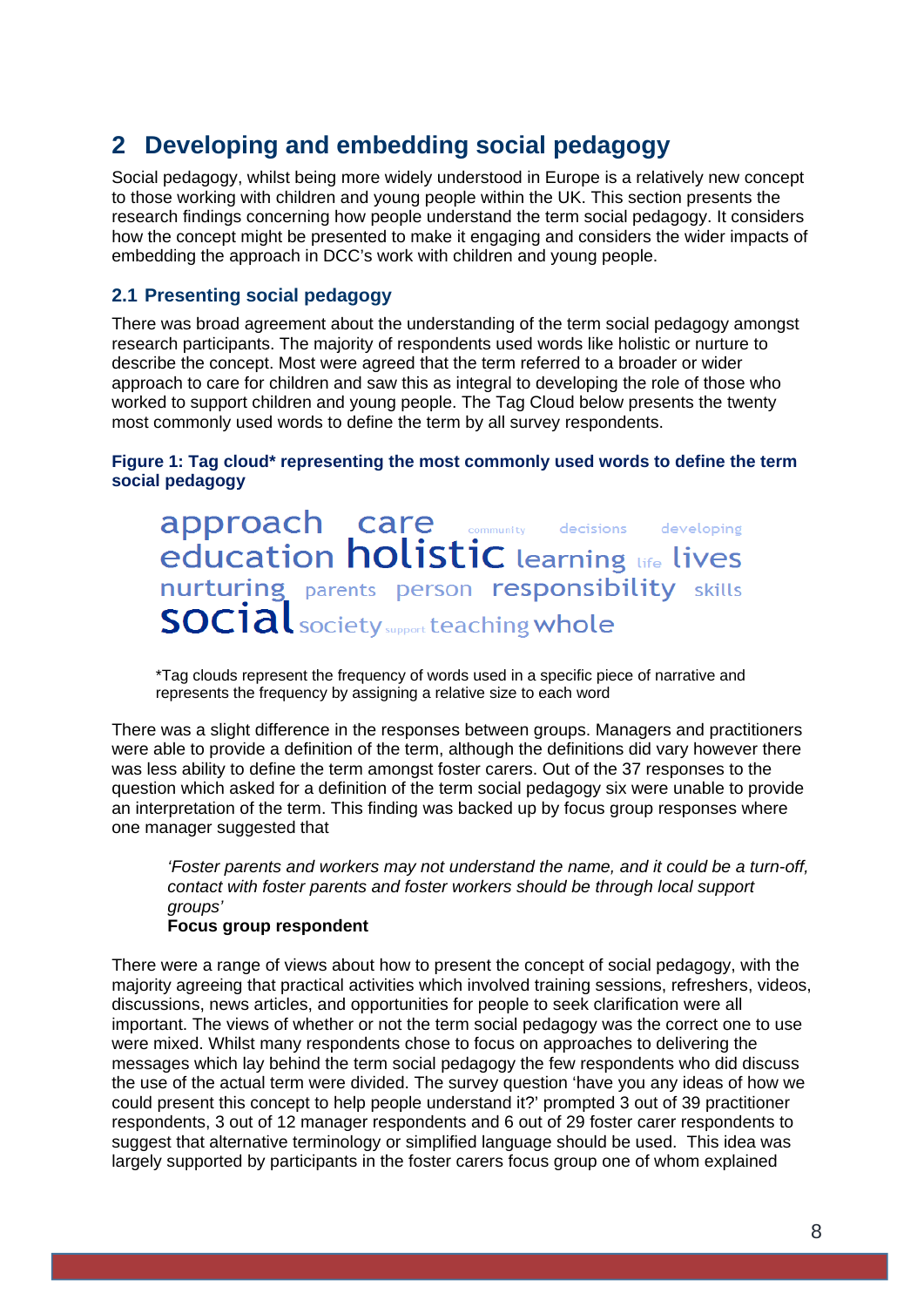*'It's a very deep and technical word. It would be useful to have something that is understood across the range'*  **Foster carer focus group participant** 

Different views however were held by the practitioners and managers who attended the focus group some of whom held strong views to the contrary. The participants accepted that social pedagogy can create problems in translation at certain levels, but felt that it is important to retain the title.

*'You can't take 'social pedagogy' out of what we are doing without appearing to water-down the whole thing, ThemPra and Jacaranda are pioneering social pedagogy and it would be counterproductive to re-invent the title'.*  **Focus group participant** 

The literature regularly refers to social pedagogy as taking a 'head, hearts and hands approach to bringing up children. Petrie (2011) acknowledges the fact that the term can be a very off putting academic term and some research respondents support this view, however, there were only two views expressed about alternative names or descriptions for social pedagogy. These were:

- Making a house a home
- **Nurturing awareness**

## **2.2 The potential impact of developing social pedagogical approaches in Derbyshire**

The results of the survey demonstrated a strong belief by all respondents that the development of a social pedagogical approach would have wide ranging benefits. This was backed up by the results of the fieldwork.

#### **For children and young people**

The overwhelming view from the responses of practitioners, managers and foster carers from both the survey and from focus groups was that the benefits for your people would be wide ranging and included enabling young people to take more control of their lives, to raise their aspirations and to make successful transitions. Derbyshire County Council has been developing its approach to social pedagogy and where training for this has occurred the impact is already evident.

*'Since the adoption of a social pedagogy approach, incidence of physical interventions have all but disappeared'*  **Focus group participant (Care manager)** 

One practitioner survey respondent whose sentiments mirrored the majority noted that the outcome of developing social pedagogy would be

*'to improve the child or young person's ability to understand themselves, their feelings, history, possibilities for the future and their current environment. It would help them understand the world around them, their place in it and how better to engage with, relate to their carers and trust them to provide positive and safe care which would enable them to thrive'*  **Practitioner survey respondent** 

#### **For practitioners**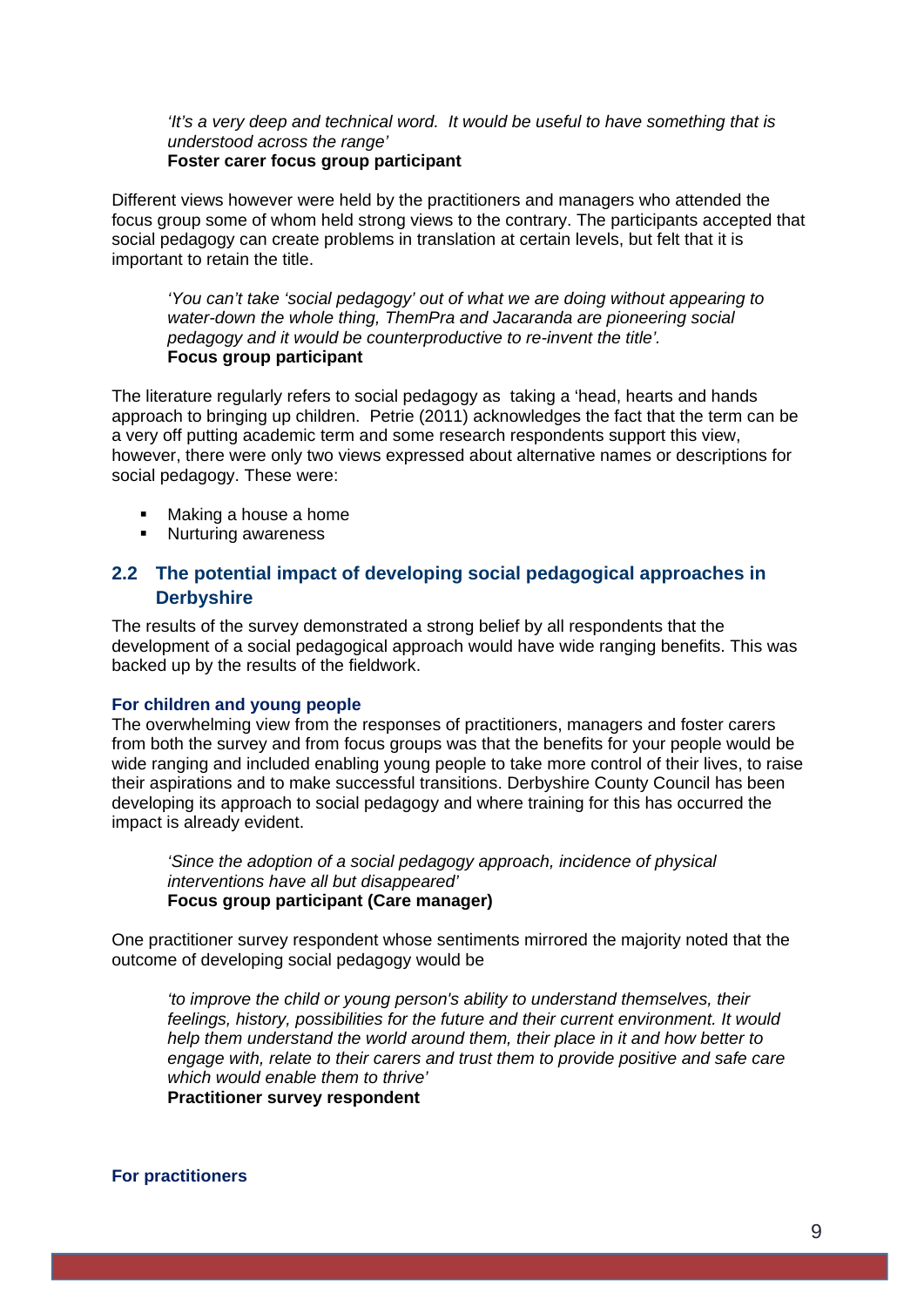The impacts on practitioners of introducing a wide spread culture of social pedagogy was more contested. The majority of research participants viewed this approach as having benefits for practitioners such as new skills and knowledge and a more satisfying outcome to their roles. One practitioner told us that social pedagogy would

'*allow workers to become more directly involved in children's lives and help them make changes'* 

#### **Practitioner survey respondent**

There was however some concerns that developing a new approach might serve to reduce the resources available to provide services. One focus group respondent told us that they believed social pedagogy

'*could have a massive impact if nurturing was at the centre of the provision.. but would require resourcing. Staff are already facing training towards 'Systemic Working' this is already creating pressures on time and resources".*  **Focus group participant** 

Whilst the majority felt that introducing and embedding this approach was a good idea there were some frustrations expressed in terms of people's opportunity to engage with this:

*'I would like to spend more time with our pupils discussing values, aspirations, selfconfidence, identifying their skills/qualities, planning a route through education and into work. Many of our pupils have chaotic home lives where there is little or no input on the areas I have mentioned. I know my colleagues would like to do this as well, but we have so few hours to deliver GCSEs that exams become the sole focus of education.'* 

#### **Practitioner survey respondent**

There was also a heartfelt plea from one survey respondent who told us

*'It would be very helpful. However there have been several training courses in the past few years involving carers and social workers and they have all been ignored when it comes to putting them into practice. Please don't start another training scheme until you have worked out how and if you can implement it in practice'*  **Foster carer survey respondent** 

#### **For foster carers**

There were a number of benefits for foster carers highlighted throughout the research. Firstly, it was felt that social pedagogy would encourage foster carers to work more holistically with children by providing them with enhanced skills and knowledge. The development of this approach was seen as one which would gain favour with foster carers because it would

*'empower foster carers, making them more confident of their knowledge and skills so improve the lives of the children they look after. This in turn would reduce pressure on staff and create a virtuous circle'.*  **Foster carer survey respondent** 

#### **For organisational culture**

There was unanimous agreement that introducing social pedagogy would have a positive impact on organisational culture. One practitioner survey respondent expressed the views of many saying that social pedagogy would produce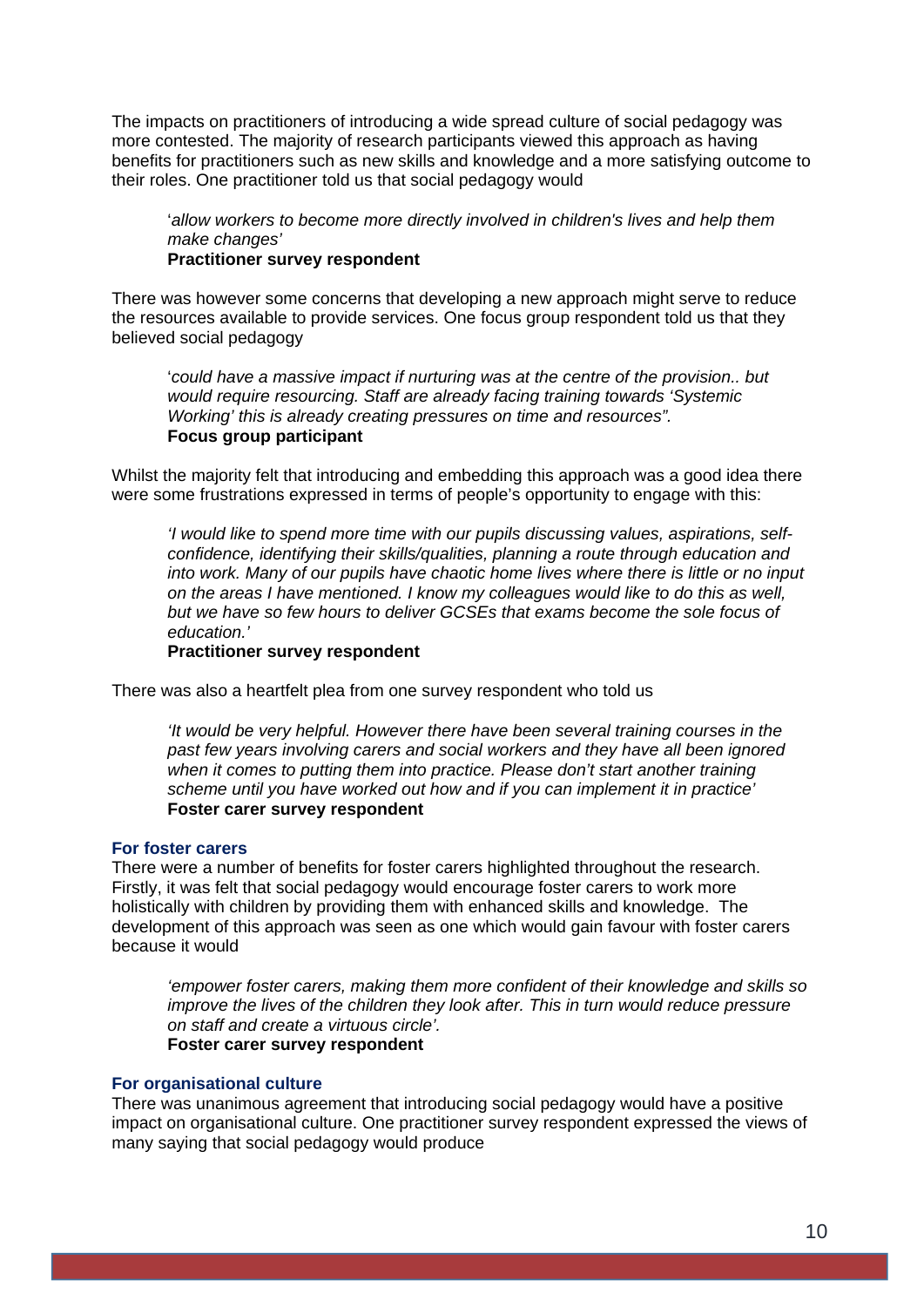*'better results, value for money, less stress, more proactive and useful partnership work and therefore better reputation!'*  **Practitioner survey respondent** 

Another practitioner told us that it would produce a '*more joined up approach with other agencies.'* 

A number of comments illustrated the difficult job of embedding this culture.

*' It needs a fundamental change to actual practice for this to be able to happen- what*  we plan as workers with our clients often isn't able to be achieved as funding *issues/no voluntary sector organisation available to take things forward. Often then a culture of dependency emerges'*  **Practitioner survey respondent** 

#### **Summary**

The idea of introducing and embedding a culture of social pedagogy across DCC received widespread support from across all research respondents. The approach was seen to have far reaching benefits for young people, practitioners, managers and foster carers alike. Where concerns were expressed, these related to the resources required to embed this approach more widely and concerns that this might be seen rather more as an initiative than a widespread cultural change.

The majority of respondents were able to offer some definition or view of the meaning of the term social pedagogy. Although the definitions were not identical words such as caring, nurturing and holistic were used to define the concept. There were a significant number of individuals who were unable to define the term although these were largely restricted to the foster carer respondents. This is not unsurprising as trained professionals are encouraged to embed theory within their practice and this is not necessarily a culture which is embraced by foster carers as a group of front line practitioners (Evetts, 2003)

In moving forward, DCC may wish to give some consideration to the use of the term social pedagogy in order to engage the maximum number of individuals in the concept and embed a culture of social pedagogy across all areas of their work with children and young people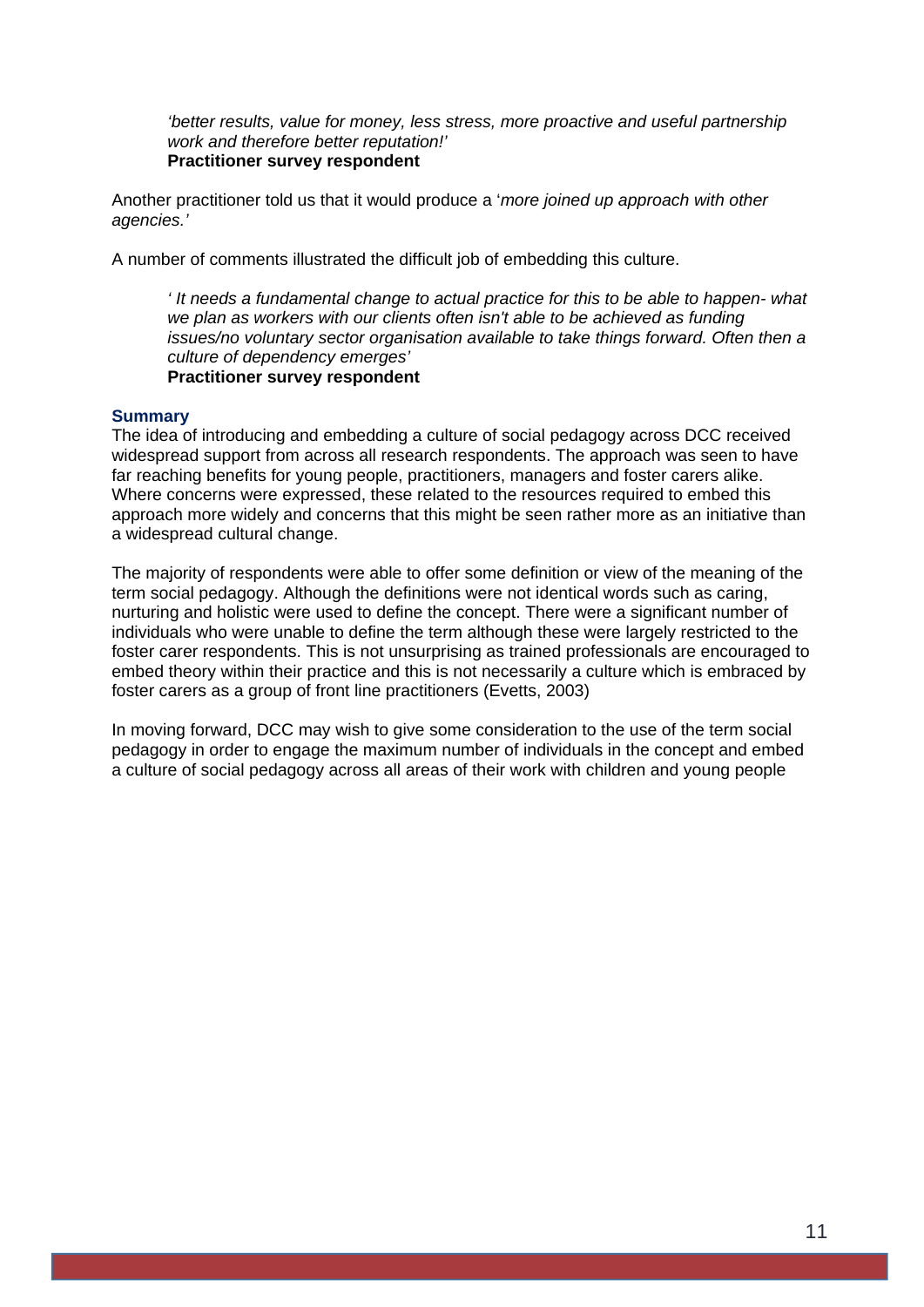# **3 The teaching and learning required to embed social pedagogy**

This section explores the practical issues associated with developing the teaching and learning required to embed the concept of social pedagogy. The section explores the philosophies which exist within the practitioner, manager and foster carer workforce. The section explores the preferences for teaching and assessment in social pedagogy.

#### **3.1 Current employee competence**

In order to gauge the most appropriate level of any future qualification survey participants were asked to provide details of their highest level of qualification. The table below provides an analysis of the responses.

| <b>Level of</b><br>highest award | <b>Percentage of</b><br>practitioners | Percentage of<br>managers | <b>Percentage of</b><br>foster carers |  |
|----------------------------------|---------------------------------------|---------------------------|---------------------------------------|--|
|                                  | $(n=62)$                              | $(n=21)$                  | $(n=51)$                              |  |
| 2                                | $0\%$                                 | 0%                        | 17.6%                                 |  |
| 3                                | 14.5%                                 | $0\%$                     | 25.5%                                 |  |
| 4                                | 9.7%                                  | 4.8%                      | 17.6%                                 |  |
| Degree or above                  | 75.8%                                 | 95.2%                     | 35.3%                                 |  |

#### **Table 1: Current highest qualification of survey respondents**

The research also sought to explore the extent to which those working within the children and young people's workforce had qualifications related directly to their work. The survey responses revealed that the workforce was generally well qualified with a range of qualifications at a number of levels. The level of qualification was higher for the professional employees however the foster carer respondents who chose to answer this question (25 out of a possible 63) were largely qualified to level 3 or above with at least one qualification. One foster carer was at pains to describe their entire accreditation by listing the following

*'Foster Carer Induction, Birth to 3 Matters, Contact, Recording, Difference and Diversity, Makaton, Safeguarding - Advanced, Safeguarding - Shaken Babies, Safeguarding - Domestic Abuse, Working with CAMHS, Making a Difference I & II, Working with children who have Autism Spectrum Disorder, Working with children who may have ADD/ ADHD, CWDC Folder, Children's Rights, Attachment, First Aid, Preparing Children for Moving On'*

#### **Foster carer survey respondent**

The table below lists the highest level of qualifications relating to working with children and young people attained by each group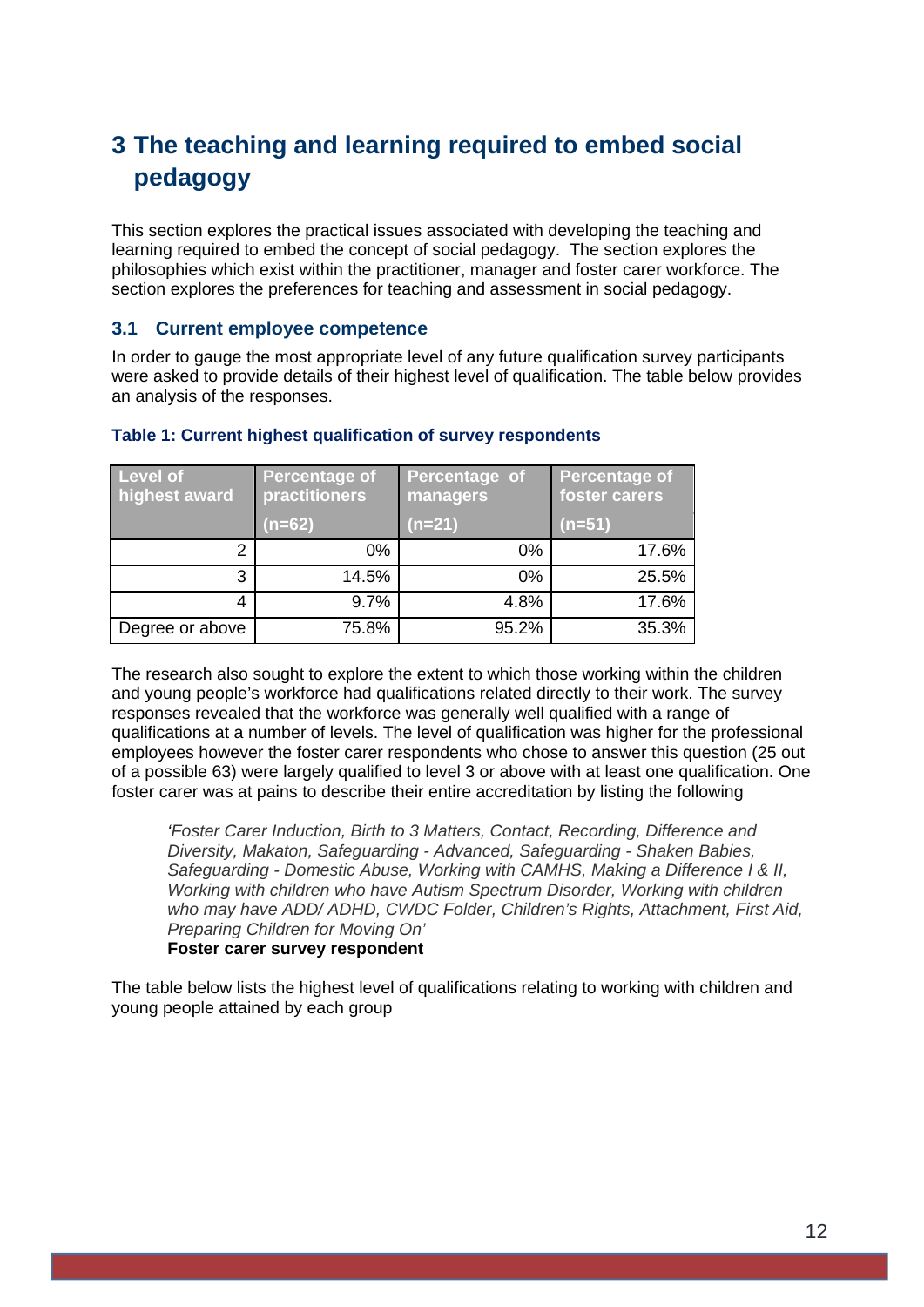| Level of<br>highest award | <b>Percentage of</b><br>practitioners<br>$(n=61)$ | <b>Percentage of</b><br>managers<br>$(n=21)$ | <b>Percentage of</b><br>foster carers<br>$(n=25)$ |  |
|---------------------------|---------------------------------------------------|----------------------------------------------|---------------------------------------------------|--|
| 3                         | 13.1%                                             | 4.8%                                         | 60%                                               |  |
| 4                         | 16.4%                                             | 19.0%                                        | 8%                                                |  |
| Degree or above           | 55.7%                                             | 66.7%                                        | 20%                                               |  |
| Unclassified              | 13.1%                                             | 9.5%                                         | 12%                                               |  |

#### **Table 2: Survey respondent's highest level of qualification appropriate to working with children and young people.**

The survey results indicated that 26.2% of practitioners ( $n=61$ ), 23.8% of managers ( $n=21$ ) and 13% of foster carers (n=54) have undertaken training in social pedagogy.

## **3.2 Personal philosophies for learning**

Survey responses indicated that there was a great deal of interest from all participants in developing their knowledge and skills regarding social pedagogy. Of the respondents choosing to answer this question,  $86.9\%$  (n= 53) of practitioners,  $80.9\%$  of managers (where n=21) and 79% of foster carers (n=43) were either excited or interested in developing their skills and knowledge. The figures below show the full results for each group.

#### **Figure 2: Practitioners willingness to develop their skills and knowledge about nurturing children and young people (n =53)**



To what extent would you like to develop your knowledge and skills about nurturing children and young people?

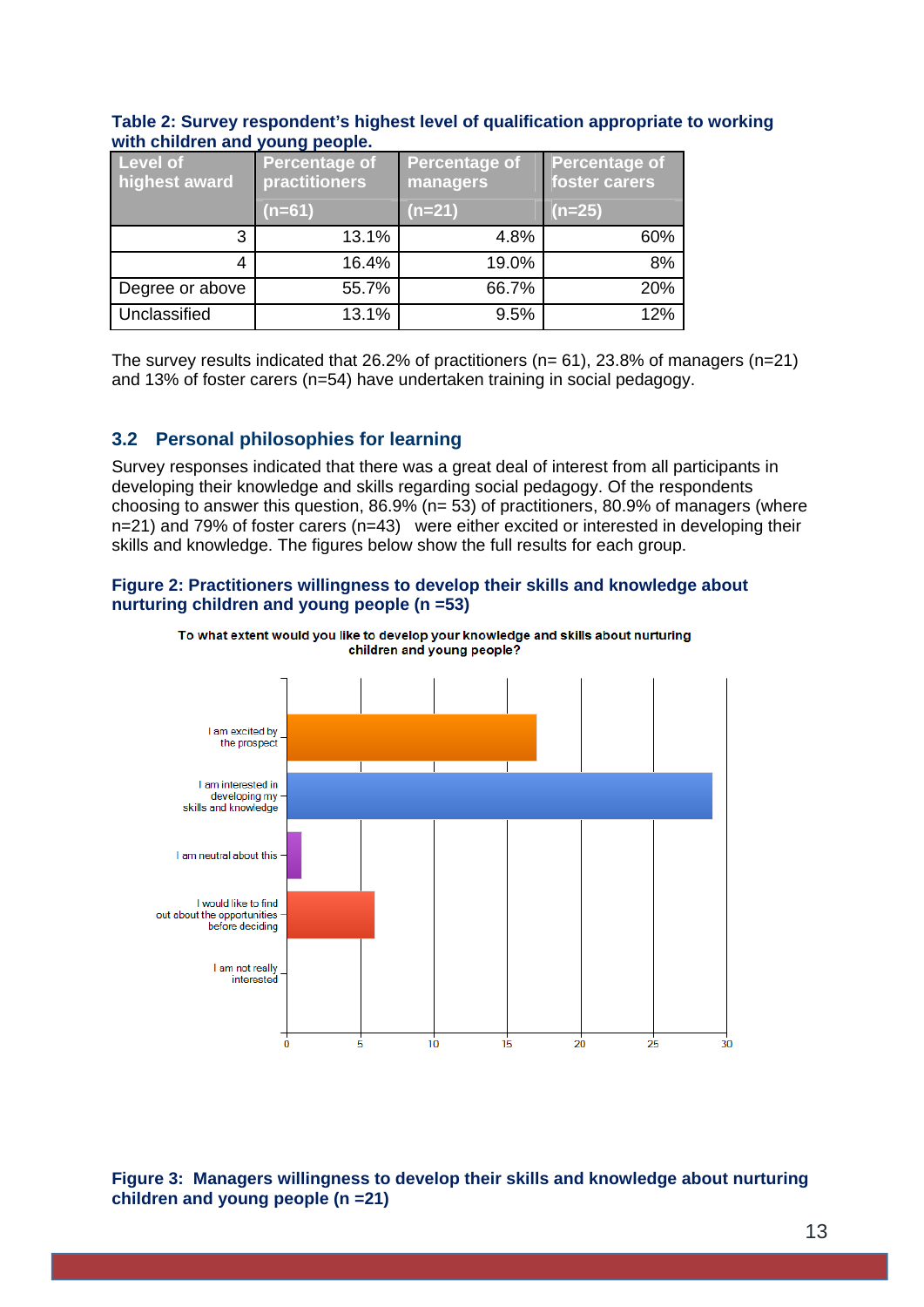

#### To what extent would you like to develop your knowledge and skills about nurturing children and young people?

#### **Figure 4: Foster carers willingness to develop their skills and knowledge about nurturing children and young people (n =43)**





## **3.3 Learning preferences**

The survey responses indicate that of the three approaches presented (face to face, distance learning or a blended learning approach) distance learning was the least preferred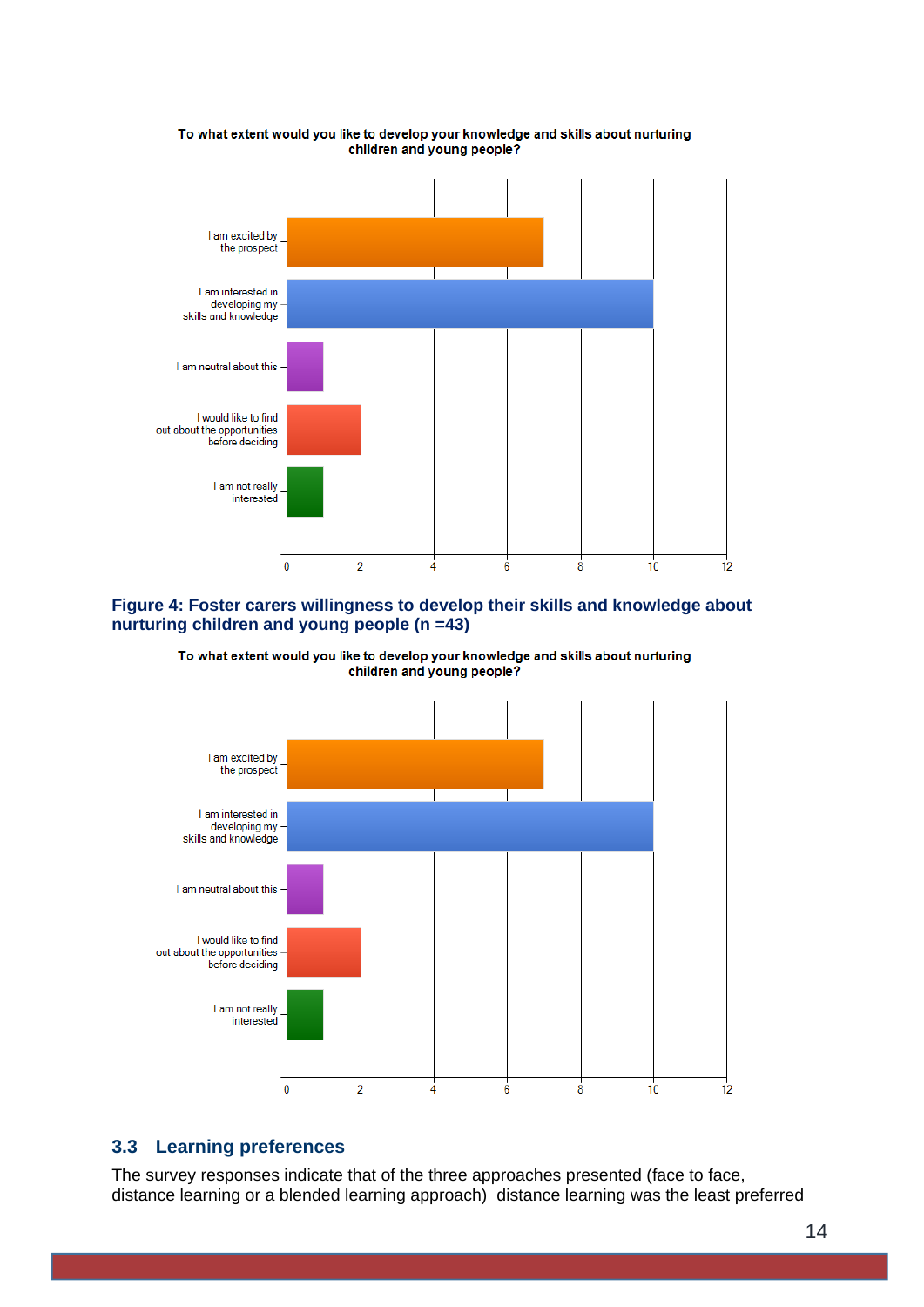with only 11.1% or practitioners (n=54), 20% of managers (n=20) and 9.1% of the foster carers (n=44) preferring this option. Foster carers had a slight preference for a blended learning approach but the other two groups were evenly divided between face to face and a mixed approach.

## **3.4 Approach to accreditation**

All survey respondents placed value on learning about social pedagogy however there were slight differences in the extent to which accreditation in social pedagogy would be valued. Foster carers were the most enthusiastic about receive a qualification in social pedagogy (51.2% where n=43) with practitioners being the least enthusiastic (44.4% where n=54). Ten managers (47.6% where n=21) showed a desire to gain accreditation in social pedagogy. Taken as a whole group, 47.7% of the respondent's favoured the idea of receiving accreditation for social pedagogy.

The focus groups provided a different response. Managers and practitioner focus group participants were keen to advocate for a qualification in social pedagogy. It is important however that any qualification should integrate into existing structures.

*'Qualification are vital and important, but it must be suitable for all takers delivery would be complex and should not duplicate the NVQ system already in place'*  **Focus group participant.** 

Training managers interviewed as part of the fieldwork gave very clear messages about the role and value of accreditation. Non-accredited training in social pedagogy is a valuable asset within the existing training programme. Whilst they acknowledge that accreditation has a role to play in developing professional practice and a culture of nurturing, not everyone either wants or needs a qualification. Any qualifications developed should be strategically integrated into a framework for staff development which includes both accredited and nonaccredited training. This should include a framework which is developmental and spans qualifications from level 2 through to level 4. There is also an argument for integrating social pedagogy awareness in the induction programmes of all staff working within the Children and Young Peoples Directorate.

The opportunity for integrating modules of study into existing professional and paraprofessional programmes exist such as to support the level 3 and 5 diploma (National Occupational Standards for those working in children's residential homes) may exist and this would be worth pursuing. Equally with the advent of higher level apprenticeships it may be possible to develop modules in social pedagogy to support individuals working through these programmes in the future.

## **3.5 Assessment preferences**

There were marked differences in assessment preferences amongst the three respondent groups. For practitioners (n=51) there was no clear preference with 74.5% indicating preferences for projects and professional discussion. For this group, videos or podcasts were the least preferred scoring only 9.8%. Managers responses indicted a clearer preference with 78.9 % (n=19) preferring project work. For this group exams were the least favourite option with a score of only 5.3%. Foster carers' responses indicated a slight preference for project work based assessment approaches (50%) however responses were spread similarly across five of the eight options. Only 4.8% (n =42) of the responses were given to vide or podcast assessments. The figures below show the preferences for each group

#### **Figure 5: Practitioners preferences for assessment approaches (n =51)**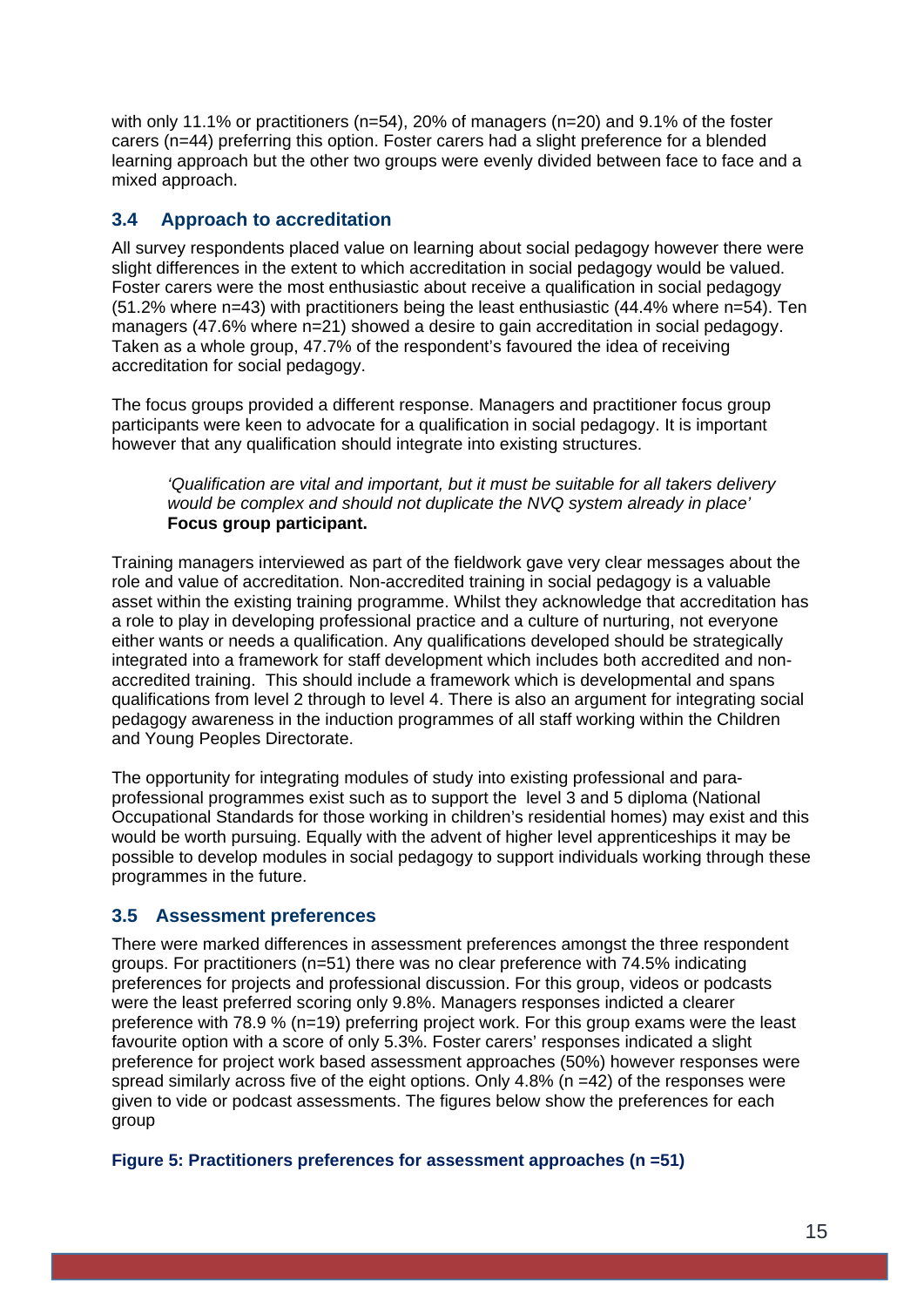

If you were going to take a qualification, how would you like to be assessed? Tick all that apply

#### **Figure 6: Managers preferences for assessment approaches (n =19)**

If you were going to take a qualification, how would you like to be assessed? Tick all that apply

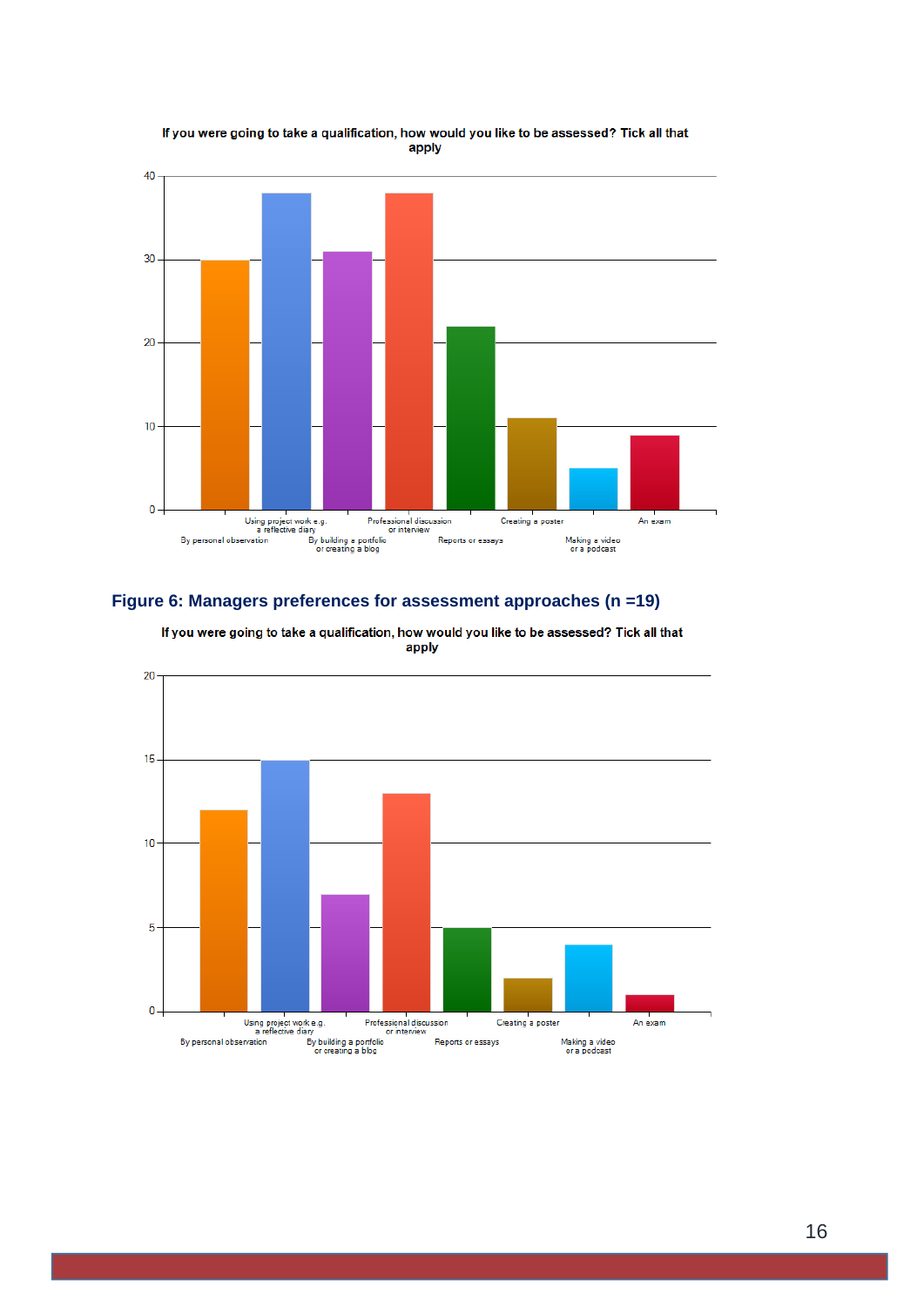#### **Figure 7: Foster carers preferences for assessment approaches (n =42)**



If you were going to take a qualification, how would you like to be assessed?

## **3.6 Resourcing the new approach**

Throughout the research, respondents were very positive about the idea of undertaking training for social pedagogy and there was a high level of enthusiasm for obtaining qualifications in the subject. The development of awards is not without cost and this section explores considers the availability of resources to develop a new programme

The identification of training resources for new initiatives is determined by the Directors priorities. Without a strong message from senior leaders neither financial or staff resources are likely to be made available for this initiative. It is important therefore that this initiative is lead from above and communicates clear priorities for all members of staff involved.

The DCC Training Directory currently includes an introduction to social pedagogy which uses internal staff for delivery. Specialist staff are regularly involved in the delivery of a range of programmes across the Directorate. A review of the training opportunities presented in the training directory reveals that many programmes on offer could include an element of social pedagogy and that all trainers should be equipped not only to adopt effective teaching approaches but should also be aware of social pedagogy and the implications for their own areas of expertise. The idea of training trainers is not a new one however could result in a more effective approach to embedding social pedagogy and would be relatively easy to achieve with a relatively small amount of resource.

At this stage of the social pedagogy initiative the extent to which DCC has funding to develop a framework or any qualifications which might sit within this is unclear. There appears to be no obvious external sources of funding for the development of this programme.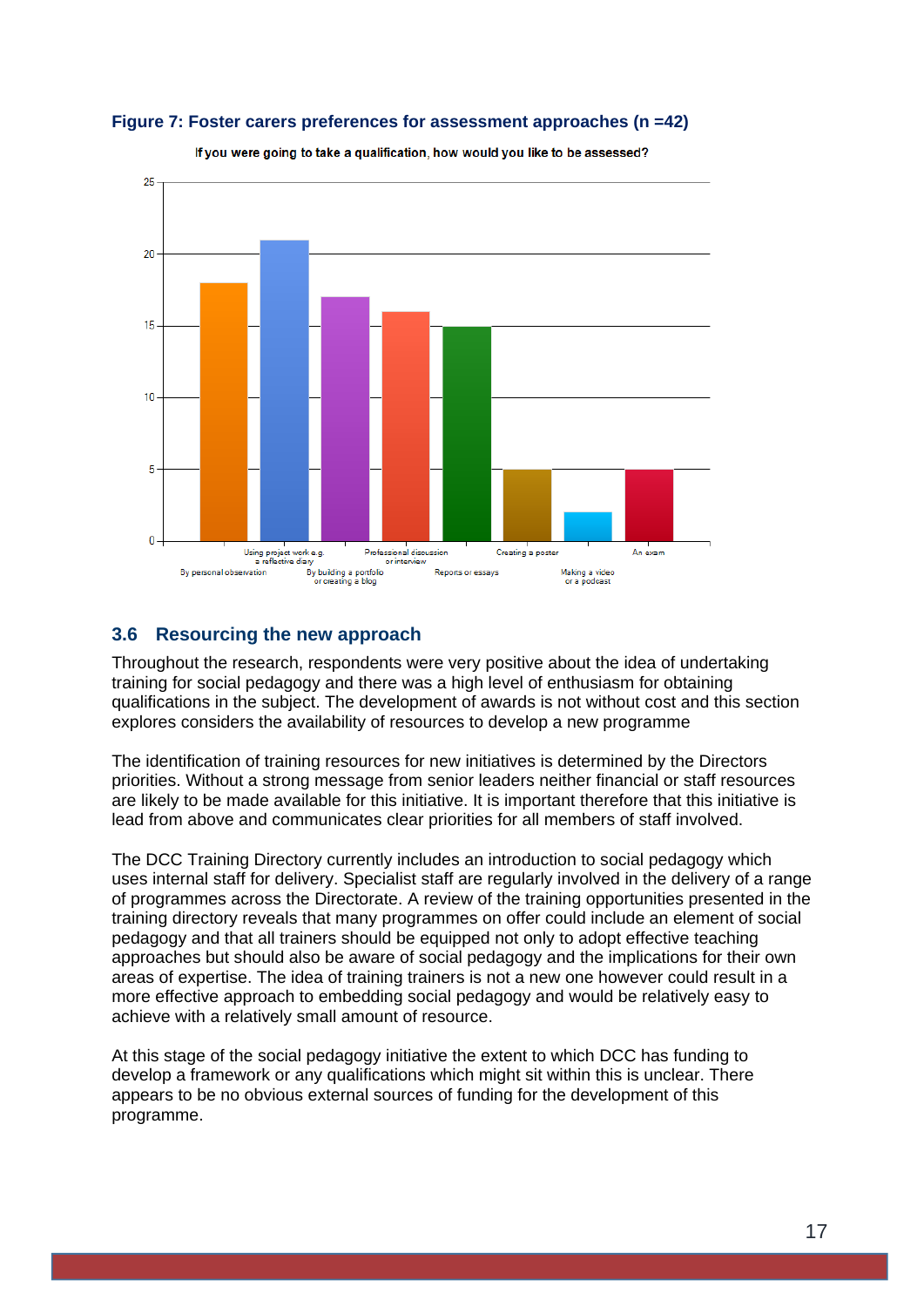### **3.7 Resources available to sponsor learners**

It is acknowledged that resources for any new local authority initiative are limited and therefore a number of funding models for meeting the training needs of staff need to be considered. This section explores the possibilities for funding the training of individual staff through DCC resources, the resources available to individual staff and funding which might be available externally.

#### **DCC resources**

It is unclear at the point of writing this report how much resource the DCC are able to invest in staff training in social pedagogy however the research sought to establish the extent to which individual staff members might be prepared to invest in their own training and development. The survey responses reveal that all three groups would be willing to spend their own time on training in social pedagogy.

#### **Learner's resources**

The current budgetary challenges which face public services in the UK make it critical that all options for funding for learners pursuing programmes of study are explored. The research sought to gauge the extent to which potential learners on a programme might be prepared to invest their own time and money in such an option. The survey results suggest that there is little appetite amongst any of the three groups for wholly funding their own training however a small number (8% of managers where n=50, 12.5% of managers where n=16 and 2.6% where n=39) are prepared to consider part funding a programme. A greater proportion of respondents would consider investing their own time in a programme. The table below presents the survey responses concerning individual's feelings of personal responsibility towards directing their own resources to a programme of study

#### **Table 3: Survey response indicating levels of personal responsibility for resourcing personal study**

|                                                            | <b>Practitioners</b><br>$(n=50)$ | <b>Managers</b><br>(n=16) | <b>Foster carers</b><br>$(n=39)$ |
|------------------------------------------------------------|----------------------------------|---------------------------|----------------------------------|
| I am prepared to invest my own time on<br>this             | 44.0%                            | 56.3%                     | 64.1                             |
| I am prepared to invest my own money<br>in this            | 0%                               | $0\%$                     | 2.6%                             |
| I am not prepared to spend my own time<br>on this          | 10%                              | 18.8%                     | 2.6%                             |
| I am not prepared to spend my own<br>money on this.        | 38%                              | 12.5%                     | 28.2%                            |
| I am prepared to part-fund my own<br>training in this area | 8%                               | 12.5%                     | 2.6%                             |

## **3.8 Leverage for embedding social pedagogy**

Conversations with participants revealed a number of options for encouraging a cultural change around nurturing. For many professional groups for example, the need to undertake a number of hours of continuing professional development (CPD) is a requirement of professional registration. Where this is the case, a programme of study in social pedagogy would ensure that practitioners have the necessary hours of CPD to include in their registration requirements.

It might also be possible to incorporate social pedagogy learning into any activity or offer where funding is an outcome for example foster carers receive a bonus which is linked to prescribed training and social pedagogy could be included in this, or the process whereby community child minders seek funding could be linked to a requirement for CPD and social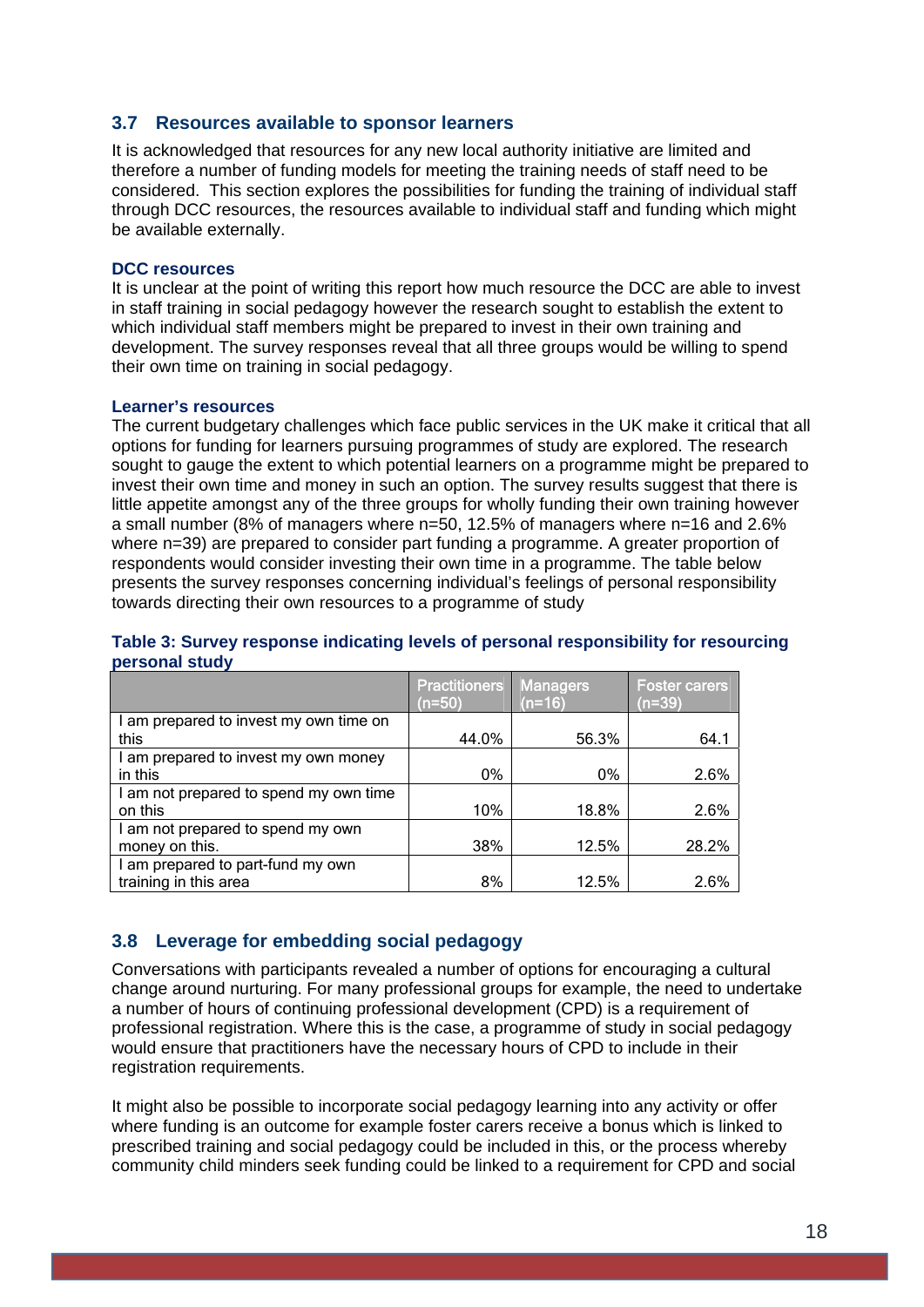pedagogy could form part of this requirement. It could also be incorporated into the requirements for the volunteer passport.

Other opportunities could be the basic induction for child minders and also opportunities which present themselves during conferences.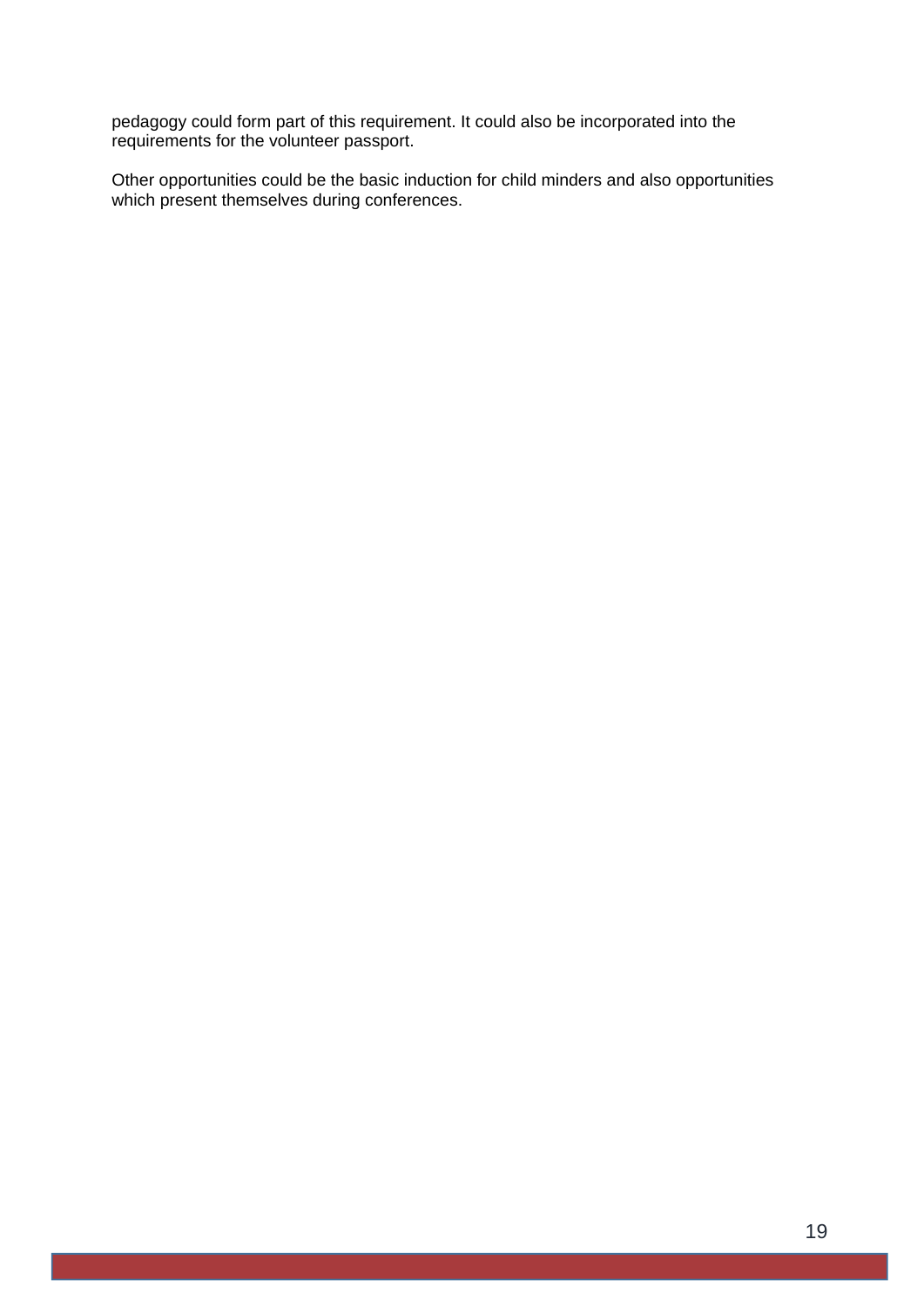## **4 Conclusions and recommendations**

## **4.1 Conclusions**

The research team embarked on a scoping exercise to determine the appetites for learning about social pedagogy amongst the DCC workforce including practitioners, managers and foster carers. The results demonstrate overwhelming that there is a genuine interest and commitment to developing knowledge and skills in this area across all groups. Although this has been a small scale project there is reason to believe that the results are representative of a wider commitment and the research team conclude that it is timely to convert this positive message into a strategy to embed the values and messages contained within a social pedagogical approach across the Directorate.

The research shows that employees would engage in a differentiated and developmental programme of learning. For some individuals this would involve accreditation. The preferred options for a model of learning are for a mixed programme which involves both face to face and distance learning options. The preferred assessment approach is for project work, portfolios and observations.

A number of options for developing a programme have emerged and the key features are that any programme should:

- **Engage all staff**
- **Allow for progression**
- Allow for accreditation where appropriate
- **Should span foundation level learning through to undergraduate level.**

It is the view of the research team that the priorities for development include an accredited level 4 programme as this would provide an option for the majority of employees however this will be less effective in embedding a cultural shift if it is not accompanied by a whole Directorate approach.

## **4.2 Recommendations**

**Recommendation 1:** The use of the term 'social pedagogy' should be given some thought when developing any future strategy. Views are divided about the use of the term. Whilst it is incumbent on professionals to embed their practice in understood and accepted theory and concepts, this is not always helpful when developing and embedding a new approach across all groups. Some care should be taken therefore to maximise positive engagement by choosing to communicate the concept using clear and widely understood language. Without this DCC may not achieve their aims of engaging all participants in the fundamentals which underpin social pedagogical approaches.

**Recommendation 2:** Given the existing levels of education by employees DCC should prioritise a level 4 qualification as this is likely to be most effective in engaging the maximum number of individuals in the first instance. It is likely that progression will need to be considered as a natural consequence of developing a level 4 and DCC should also consider diverting some resources into considering a level 6 award.

**Recommendation 3:** Given the enthusiasm and commitment by all research participants for learning and development around social pedagogy, DCC should consider implementing a training strategy to develop and embed social pedagogy within the Directorate. The approach should allow all staff to undertake the training and accreditation which is suitable to their role. This should include a range of accredited training resulting in qualifications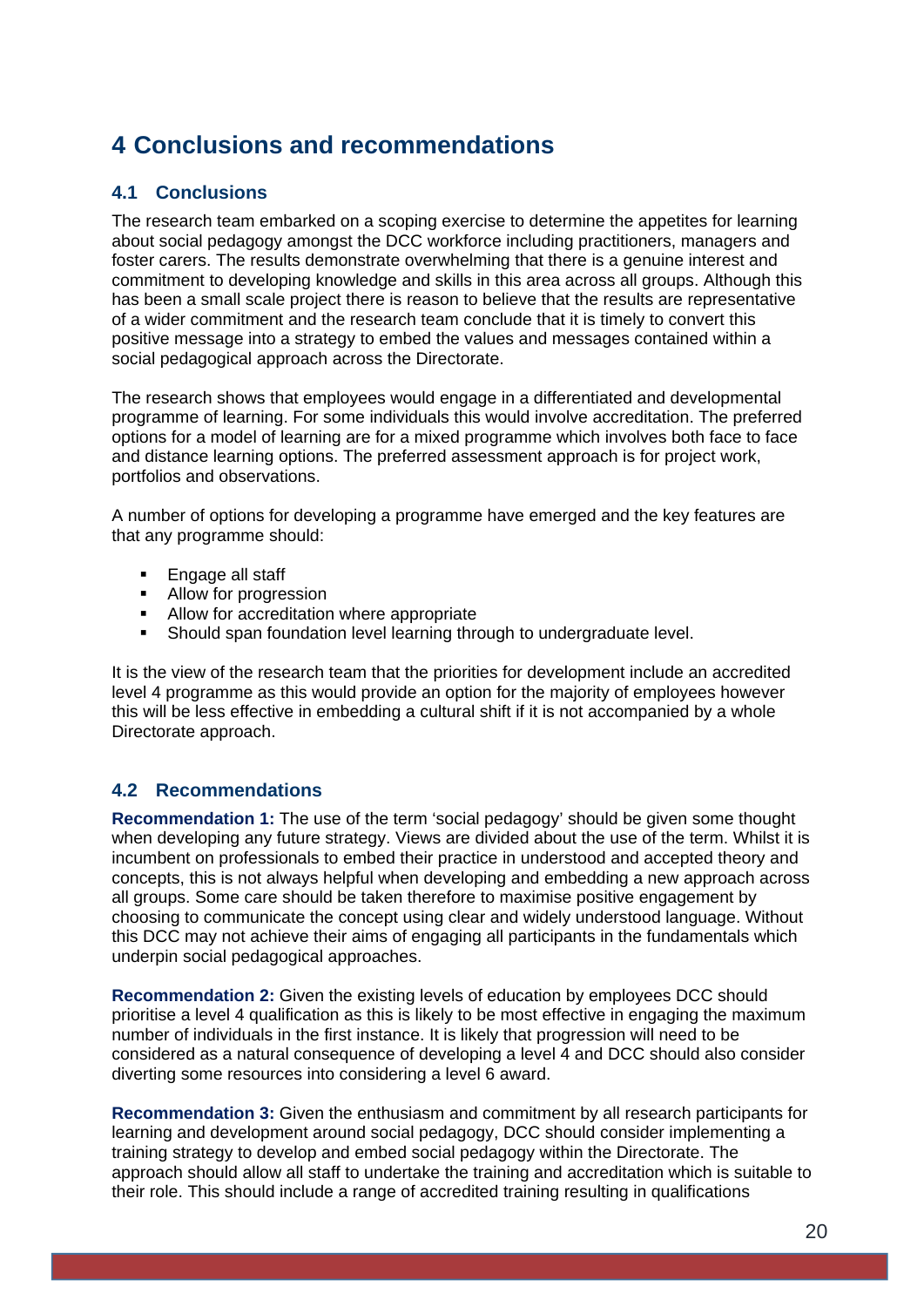including both level 3 and level 4 as well as non-accredited training for staff at all levels within the directorate.

**Recommendation 4:** When developing the teaching and learning strategy for social pedagogy DCC should adopt a blended learning approach offering both distance learning and online options. This would ensure that the majority of learner preferences are met.

**Recommendation 5:** The development of assessment approaches should consider a mixed methods approach but should avoid examinations and the use of videos or podcasts.

**Recommendation 6:** Employees have indicated that whilst they are not prepared to fund their own programmes of learning they may meet DCC part way and use some of their own time for study. Any programme should consider this as an approach, however the implications in terms of formalising agreements and remunerating success may need to be carefully considered.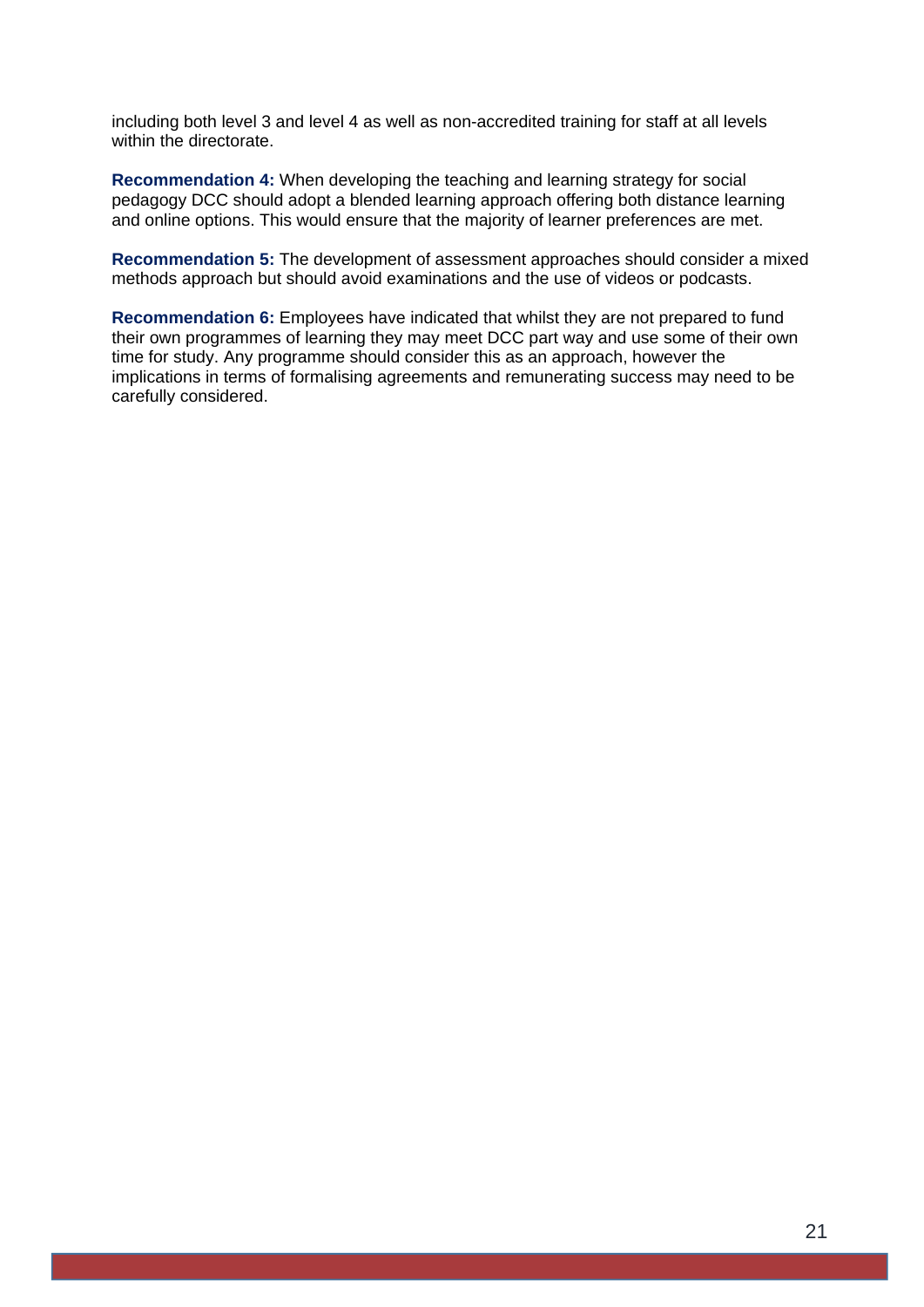## **5 References**

Bengtsson, E., Chamberlain, C., Crimmens, D. & Stanley, J. (2008).*Introducing Social Pedagogy Into Residential Child Care in England*. London: National Children's Bureau.

Berridge, D., Biehal, N., Lutman, E., Henry, L. &Palomares, M. (2011). *Raising the Bar? Evaluation of the Social Pedagogy Pilot Programme in Residential Children's Homes.Research Report DFE-RR148*. London: Department for Education.

Boddy, J. and Statham, J. (2009). *European Perspectives on Social Work: Models of Education and Professional Roles*. London: Thomas Coram Research Unit, Institute of Education, University of London.

Burns, D., (2007). *Systematic Action Research; A strategy for Whole System Change.* Bristol: UK. Policy Press.

Cameron, C., Jasper, A., Kleipoedszus, S., Petrie, P. and Wigfall, P. (2010). *Implementing the DCSF Pilot Programme: The work of the first year Social Pedagogy Briefing Paper*. London: Thomas Coram Research Unit Institute of Education University of London .

Cameron, C., McQuail, S. and Petrie, P. (2007).*Implementing the Social Pedagogic Approach for workforce training and education in England*.London: Thomas Coram Research Unit Institute of Education University of London.

Cameron, C., Petrie, P., Wigfall, P., Kleipoedszus, S. & Jasper, A.(2011). *Final Report of the Social Pedagogy Pilot Programme: Development and Implementation.* London: Thomas Coram Research Unit Institute of Education University of London.

Coussée, F., Bradt, L., Roose, R., &Bie, M. B. (2010). *The emerging social pedagogical paradigm in UK child and youth care: Deus ex machina or walking the beaten path? British Journal of Social Work*, 40(3): 789-805.

Crimmens, D. (1998). *Training for residential child care workers in Europe: comparing approaches in The Netherlands, Ireland and the United Kingdom*, *Social Work Education: The International Journal*, 17(3): 309-320.

Davies Jones, H. (2000). *The Social Pedagogues in Western Europe – Some implications for European Interprofessional care.* 

Eichsteller, G. and Holthoff, S. (2012).*The Art of Being a Social Pedagogue: Developing Cultural Change in Children's Homes in Essex*. International Journal of Social Pedagogy, 1(1): 30-45.

Eichsteller, G. and Holthoff, S. (2011). *Conceptual Foundations of Social Pedagogy: A Transnational Perspective from Germany*. Gabriel Eichsteller& Sylvia Holthoffers *In*: C. Cameron, C. and Moss, P. (eds). (2011). Social Pedagogy and Working with Children and Young People: Where Care and Education Meet. London: Jessica Kingsley Publishers.

Evetts, J. (2003) *'The Sociological Analysis of Professionalism.'* International Sociology. Vol. 18 (2): 395-415

Gharabaghi, G. &Groskleg, R. (2010). *A Social Pedagogy Approach to Residential Care: Balancing Education and Placement in the Development of an Innovative Child Welfare Residential Program in Ontario, Canada*. Child Welfare. 89(2): 97 -114.